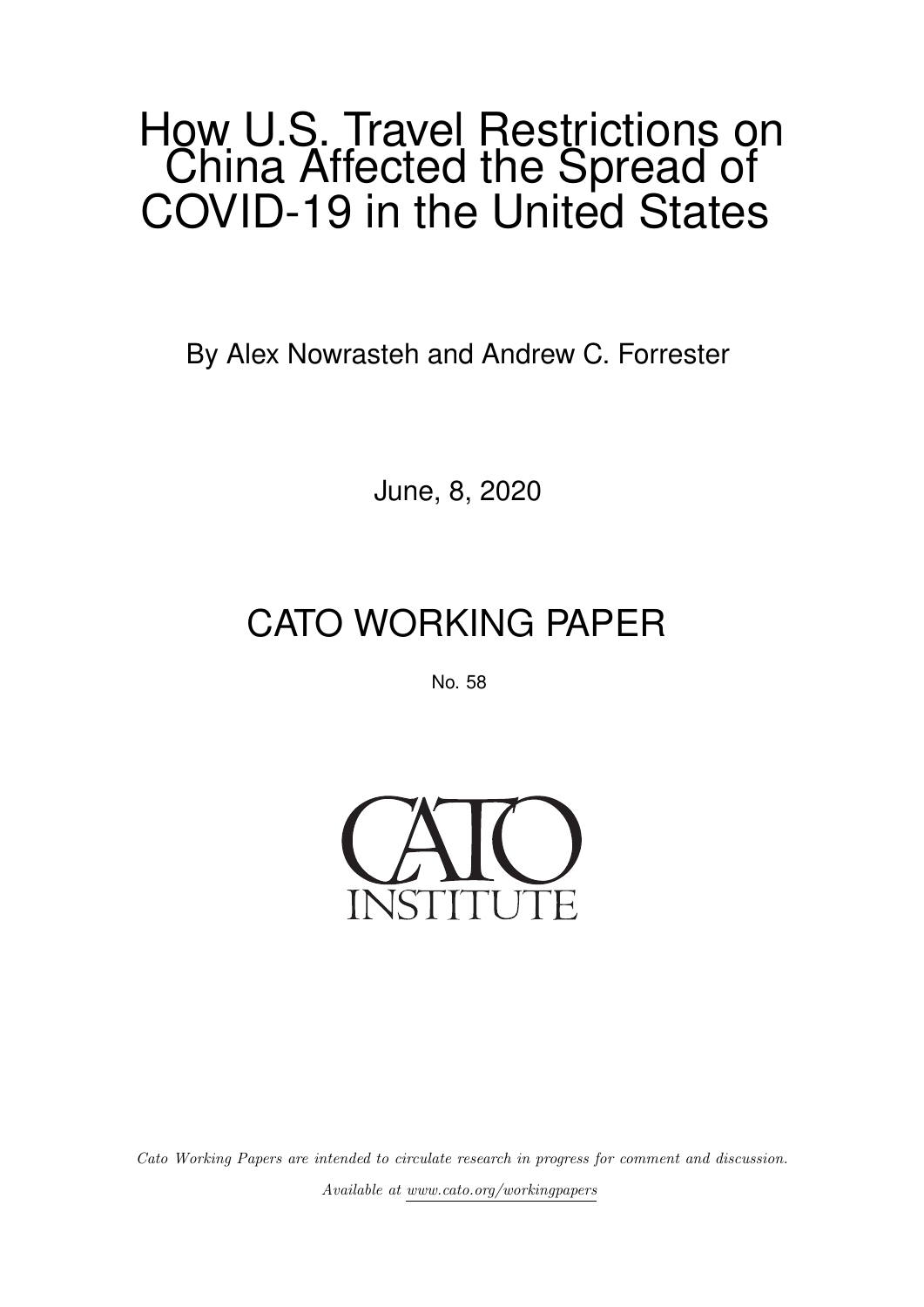## How U.S. Travel Restrictions on China Affected the Spread of COVID-19 in the United States<sup>∗</sup>

Alex Nowrasteh Cato Institute

Andrew C. Forrester Cato Institute

This Version: June 8, 2020

#### Abstract

Early in the COVID-19 pandemic, President Trump imposed travel restrictions on the People's Republic of China (PRC) to slow its spread to the United States. We use the synthetic control method (SCM) under sixteen different specifications to see whether the travel restrictions slowed the domestic spread of COVID-19. The travel restrictions had no effect on the number of COVID-19 cases in the United States. Regardless of the intervention date or how the spread of COVID-19 is measured, we find that the travel restrictions did not delay the prevalence of COVID-19 in the United States.

JEL Codes: I10, I18, J15 Key Words: Travel bans, immigration, COVID-19, SARS nCoV-19

<sup>∗</sup>Correspondence should be addressed to [anowrasteh@cato.org.](mailto:anowrasteh@cato.org) We would like to thank Michael Clemens, Stan Veuger, Ryan Murphy, Walker Wright, David J. Bier, and Ryan Bourne for their very useful comments. All replication codes are available on [GitHub.](https://github.com/acforrester/travel-ban-covid) The usual disclaimer applies.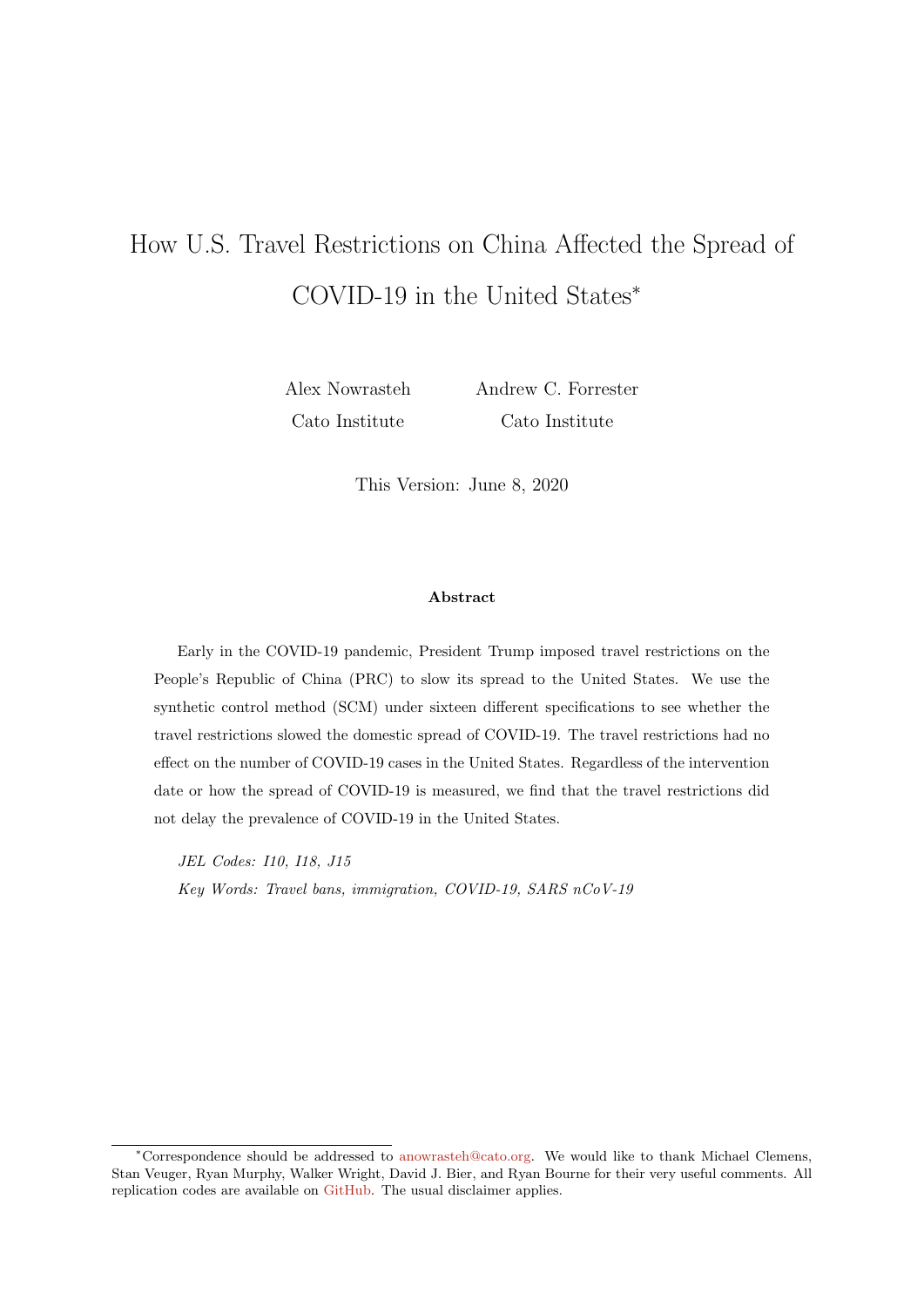#### 1 Introduction

On February 2, 2020, President Donald Trump banned the entry of all aliens who were physically present within the People's Republic of China (PRC) during the 14-day period preceding their entry or attempted entry into the United States, with some exceptions for U.S. lawful permanent residents and those closely related to American citizens (White House, [2020\)](#page-10-0). The U.S. travel restriction was the earliest domestic nonpharmaceutical intervention to limit the spread of SARS-CoV-2 (COVID-19) in the United States. Peer-reviewed papers on the effect of international travel bans on the spread of COVID-19 find that they delay the spread by a few days up to 2-3 weeks. However, those papers rely entirely on epidemiological models of emigration restrictions from the epicenter of the outbreak in Hubei (Chinazzi et al., [2020;](#page-9-0) Wells et al., [2020\)](#page-10-1), focus on travel restrictions imposed by other countries like Japan (Anzai et al., [2020\)](#page-9-1), or on how domestic travel restrictions in the PRC affected the spread of COVID-19 among Chinese cities (Fang et al., [2020\)](#page-9-2).

The U.S. travel restriction on people who had been in the PRC in the two weeks prior to their attempted entry, which is a de facto ban on the entry of all Chinese residents, allows us to empirically estimate the extent to which the restriction affected the spread of COVID-19 in the United States. Historically, travel restrictions to prevent the spread of pandemic influenzas have been ineffective at halting or significantly delaying the spread (WHO Writing Group, [2006\)](#page-10-2). This is the first paper to examine how U.S. travel restrictions affected the spread of COVID-19 in the United States.

#### 2 Data and Empirical Strategy

This paper uses the synthetic control method (SCM) to estimate a counterfactual number of COVID-19 cases for the United States in the absence of the February 2, 2020 travel restriction (Abadie, [2019;](#page-9-3) Abadie et al., [2010,](#page-9-4) [2015;](#page-9-5) Abadie et al., [2003;](#page-9-6) McClelland et al., [2017\)](#page-10-3). We use four different outcome variables to measure number of COVID-19 cases: the cumulative number of new COVID-19 cases, the cumulative number of COVID-19 cases per million, the number of new cases, and the number of new cases per million. The predictor variables are those that influence the number of COVID-19 cases.

The SCM is used outside of laboratory settings to create a more comparable control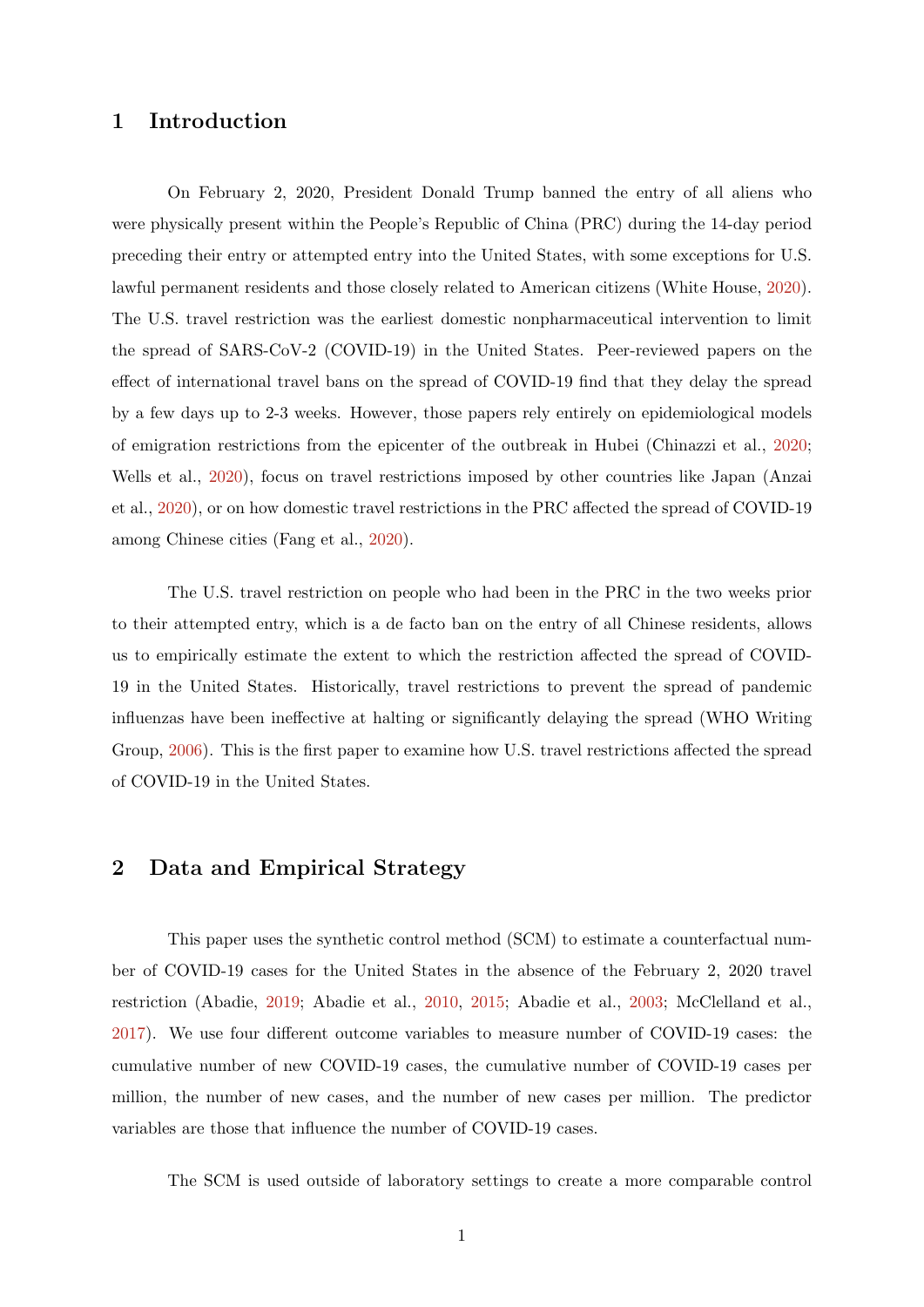group when such a control group does not exist. The SCM is particularly useful when examining how policy interventions affect countries. This method mitigates endogeneity by creating a counterfactual Synthetic United States based on the same pre-treatment predictor variables that affect the number of COVID-19 cases. The only difference between the Real United States and the Synthetic United States is the PRC travel restriction.

This new Synthetic United States is estimated using a weighted average of predictor variables in similar countries that did not institute a PRC travel restriction during the time studied. The weighted average of predictor variables is determined by matching countries that share similar observable characteristics with the United States on the predictor variables that influence the number of COVID-19 cases before the travel ban. Given a set of weights, the SCM estimates the impact of the travel restriction as the difference between the number of COVID-19 cases in the Real United States and the number of COVID-19 cases in the Synthetic United States after the travel ban was enacted.

To outline this procedure, let  $Y_i$  be the sample mean of an outcome of interest for country i. The estimated treatment effect  $\tau_1$  for the United States  $(i = 1)$  is estimated as a weighted average of  $N + 1$  donor countries in the form:

$$
\tau_1 = Y_1 - \sum_{i=2}^{N+1} w_i Y_i.
$$
\n(1)

This procedure considers the weighting vector  $W = [w_2, \ldots, w_{N+1}]'$  which assigns a weight  $w_i$  to control countries subject to non-negativity  $(\{w_i \in [0,1]; i = 2, \ldots, N+1\})$  and additive  $(w_2 + \cdots + w_{N+1} = 1)$  constraints (Nowrasteh et al., [2020\)](#page-10-4).

The intervention period is February 2, 2020. The pre-treatment period begins on January 22, 2020 and runs to February 1, 2020. The post-intervention period begins on February 3, 2020 and runs through March 9, 2020, right before other countries in the sample began to impose similar travel bans on China. The weighted average of the country-predictor variables in the pre-treatment period is the basis for the construction of the Synthetic United States. The average weight of the predictor variables for the Synthetic United States in the pre-treatment period is then drawn out into the post-treatment period. The values for the average weights of the predictor variables in the countries in the post-treatment period continue to construct the Synthetic United States.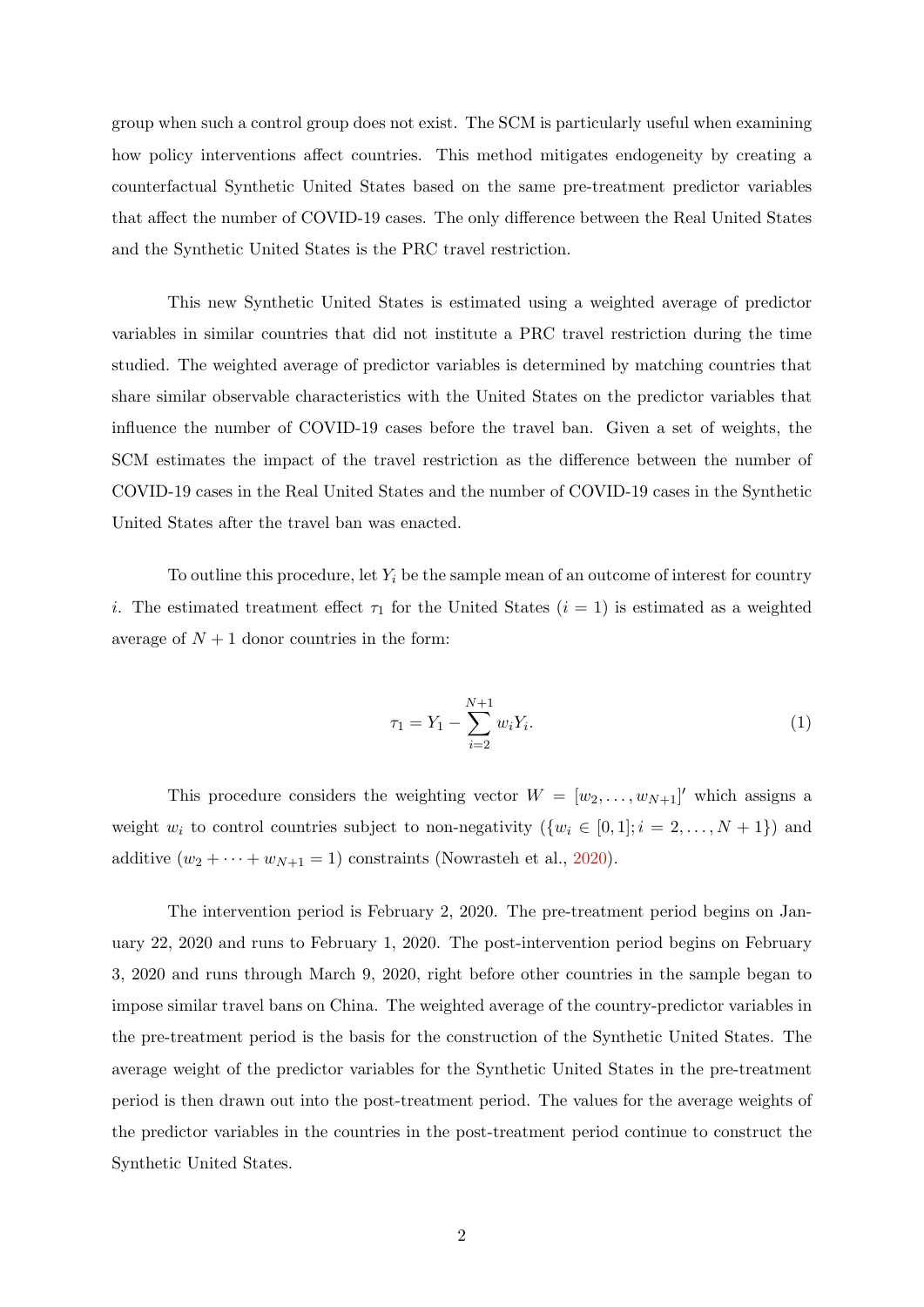To test the robustness of our results, we also analyze specifications that use reasonable alternative options for the intervention period and the start of the pre-treatment period. First, we used specification in which we changed the intervention period to February 16, 2020 to account for the 14-day length of the travel ban. Second, we tested specifications in which we normalized the data for all countries such that the first day of the pre-treatment period was the first day when there was one case of COVID-19 in each country in the donor pool. This second change does not affect the SCM's validity as no other countries in the donor pool had a PRC travel ban.

A Synthetic United States must be estimated from comparable countries to avoid interpolation bias. Since the number of COVID-19 cases after the U.S. travel ban is the outcome of interest, we select a donor pool of countries with similar levels of economic development (OECD, [2020\)](#page-10-5), that are in the Northern Hemisphere (Luo et al., [2020\)](#page-10-6), and that did not impose a travel ban on China until after the end of the post-treatment period (IATA, [2020\)](#page-10-7). Most countries in the donor pool imposed a limited travel ban on Chinese citizens from Hubei province in the PRC (Chinazzi et al., [2020\)](#page-9-0). Those travel bans on Hubei do not contaminate our donor pool because the Chinese government already instituted emigration bans from Hubei, making travel restrictions on the entry of people from Hubei redundant. This leaves 13 countries in our donor pool: Austria, Belgium, Canada, France, Germany, Ireland, Japan, South Korea, the Netherlands, Norway, Sweden, Switzerland, and the United Kingdom

The outcome variable for the SCM specifications 1-4 is the cumulative number of COVID-19 cases. The outcome variable for SCM specifications 5-8 is the rate of cumulative COVID-19 cases per million American residents. The outcome variable for specifications 9-12 is the number of new cases. The outcome variable for specification 13-16 is the rate of new cases per million American residents. In total, we ran sixteen SCM specifications.

The predictor variables for each specification are the immigrant population, the total population, population density, the percent of the population that is elderly, the share of the population that is urban, the median age, real GDP per capita (PPP), the absolute latitude or distance from the equator, the number of immigrants from China, and the number of airports with direct flights to China. We remove total population as a predictor variable from specifications 5-8 and 13-16 because population is already controlled for by the outcome variable. These predictor variables are similar to those in other SCM research on the effect of state-level social distancing policy on the spread of COVID-19 (Friedson et al., [2020\)](#page-9-7). We do not include lags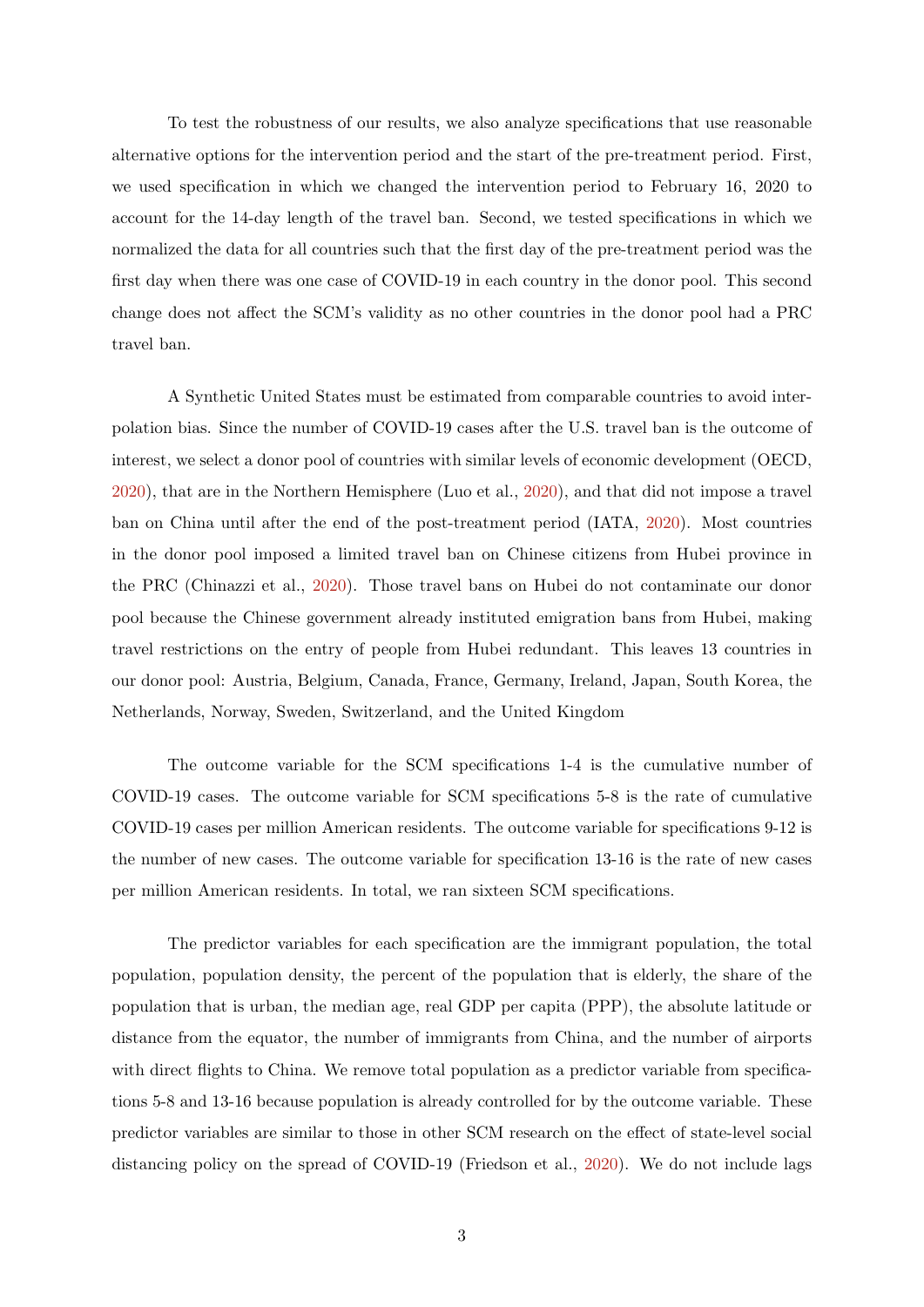of the outcome variables as predictor variables in any specification to avoid biasing our results (Kaul et al., [2018\)](#page-10-8).

#### 3 Results

#### 3.1 Main Results

Table [1](#page-19-0) Panel A shows the results and goodness of fit measures for SCM specifications 1-4 where the outcome variable is the cumulative number of COVID-19 cases per day. The different specifications are identified in columns 1 through 4. Row 1 shows the average estimated effect of the U.S. travel ban on the cumulative number of confirmed COVID-19 cases. In brackets below, we present the placebo-based  $p$ -values for each specification. These  $p$ -values represent the share of placebos with an estimated treatment effect greater than the Synthetic United States. The Root Mean Square Predicted Error (RMSPE) measures the distance between the Real United States and the Synthetic United States during the pre-treatment period. For all specifications, the RMSPEs are low and show a good pre-treatment fit. Additionally, we report the proportion of pre-treatment placebo RMSPEs that are at least as large as that of the Synthetic United States. These large p-values indicate that the pre-treatment fit for the United States is better than most other countries in the donor pool. Panel A of Tables 2, 3, and 4 describe the country donor weights, predictor variable weights, and predictor variable balance for the Synthetic United States for specifications 1-4.

Specifications 1-4 show a statistically insignificant difference in the number of COVID-19 cases between the Synthetic United States and the Real United States after the travel restric-tions were imposed (Figure [1\)](#page-11-0). Table [1](#page-19-0) shows the average  $p$ -values during the post treatment period for each specification and they are all far too high to be statistically significant. The p-values measure the fraction of gaps from an in-place placebo test that is larger than the gap between Real United States and Synthetic United States (Figure [2\)](#page-12-0). Pooling these placebo effects together estimates the distribution of observed treatment effects in the sample. The p-value denotes the probability that the estimated treatment effect for the United States is larger than all other placebo effects for the other countries in the donor pool. The  $p$ -values are presented for each day and there are no days in any specification where there is a statistically significant gap.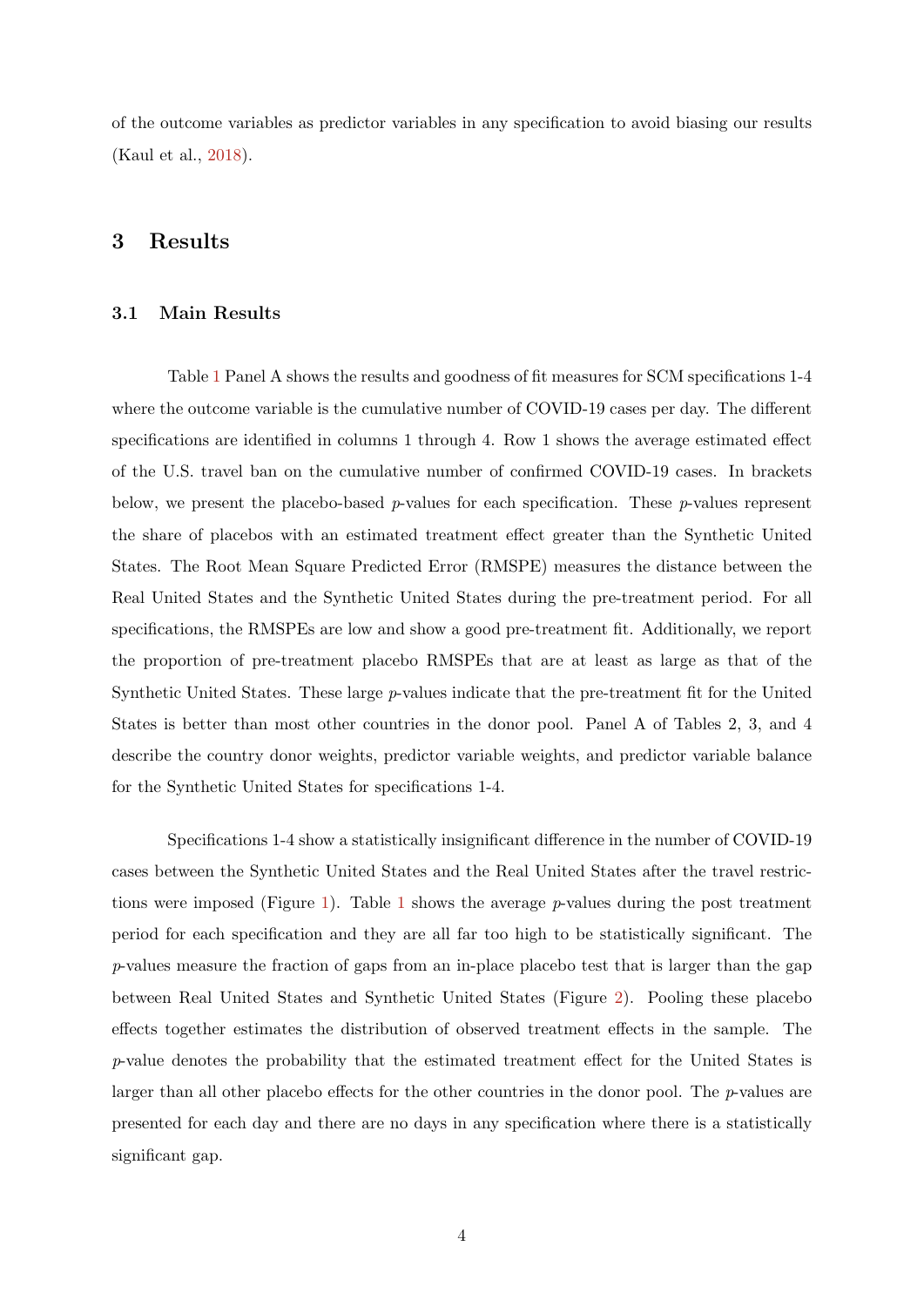The figures for specifications 1 and 3 appear to show a statistically significant divergence beginning around day 30, long after the intervention date in specification 1 and shortly after for specification 3 (Figure [1\)](#page-11-0). However, both apparent divergences for the Synthetic United States are insignificantly different from the Real United States because there is substantial variation in the number of COVID-19 cases among the donor pool countries at that time. Figure [2](#page-12-0) shows that there was no statistically significant divergence in specifications 1 or 3. There is no statistically significant difference in the number of COVID-19 cases in the Real United States with a travel ban compared to the Synthetic United States without a travel ban.

Table [1](#page-19-0) Panel B shows the results and goodness of fit measures for SCM specifications 5-8 where the outcome variable is the number of COVID-19 cases per million residents. Each specification reveals statistically insignificant gaps in the post-treatment period. While results in Figure 3 appears to show significant departures in the COVID-19 case rate per million, placebo tests reveal that the gaps are insignificant compared to other donor countries (Figure [4\)](#page-14-0). This result is echoed by insignificant average effects (Table [1](#page-19-0) Panel B). Panel B of Tables [2,](#page-20-0) [3,](#page-21-0) and [4](#page-22-0) describe the country donor weights, predictor variable weights, and predictor variable balance for the Synthetic United States for specifications 5-8.

Taken together, we find no statistical evidence to suggest that the U.S.-China travel ban impacted the spread of COVID-19 in the United States relative to other comparable countries. Our SCM results hold both for the cumulative number of COVID-19 cases and the rate of cumulative cases per million American residents.

#### 3.2 Travel Restrictions and the Disease Growth Curve

Travel restrictions may also impact the spread of COVID-19 by flattening the disease growth curve. For instance, restricting the number of potential disease carriers who can enter the United States may slow the spread of the epidemic by reducing the number of international transmissions. Banholzer et al. [\(2020\)](#page-9-8) find a distinct, non-zero effect of border closures on the spread of COVID-19 cases but these effects are more likely to appear in the short run following the border restrictions.

We test this channel by running SCM specifications 9-16 using the number of new cases as the outcome variable to measure the disease curve for each country in our sample. We rerun each of our main specifications, replacing the response variable with the first-difference in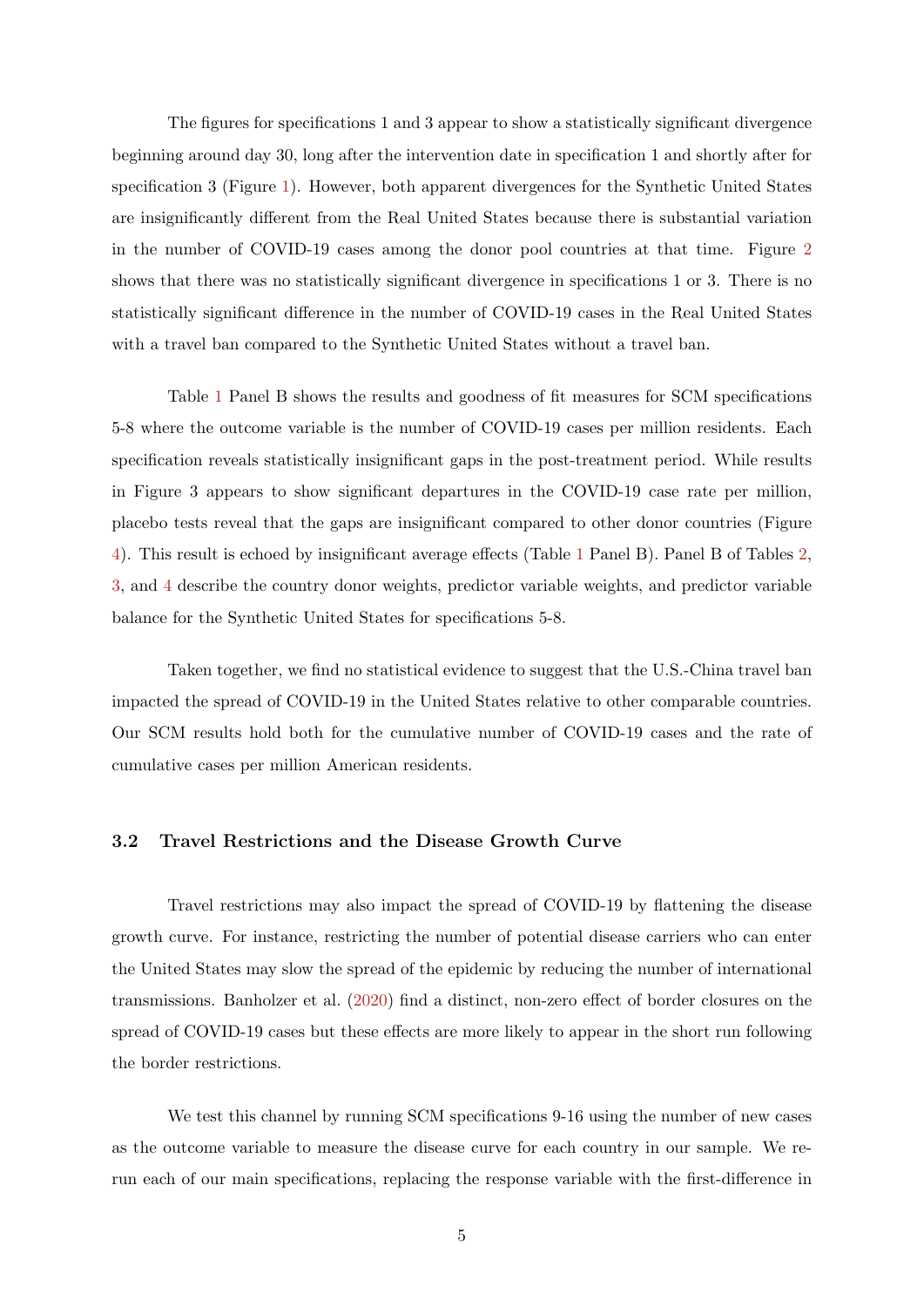COVID-19 cases:  $\Delta Y_{it} = Y_{it} - Y_{it-1}$ , where  $Y_{it}$  is either the number of new COVID-19 cases or new cases per million. This outcome variable lets us examine whether the U.S. travel restrictions on the PRC impacted the growth of COVID-19 infections in the United States compared to countries in the donor pool.

The goodness of fit measures and results for specifications 9-12 and specifications 13-16 are in Table [5.](#page-23-0) The RMSPEs are low so there is a good pre-treatment fit between the Real and Synthetic United States. Tables [6,](#page-24-0) [7,](#page-25-0) and [8](#page-26-0) describe the country donor weights, predictor variable weights, and predictor variable balance for the Synthetic United States for specifications 9-16.

Again, we find no statistically significant association between the U.S. imposition of travel restrictions on the PRC and the number of new cases or the new case rate per million. Additionally, there is no significant effect of the travel ban on the number of new cases or the rate of new cases per million in the long-run, shown by large  $p$ -values on average for each specification (Table [5\)](#page-23-0). This means that the estimated gaps between the Real and Synthetic United States were relatively small compared to those of other placebo countries (Figures [6](#page-16-0) and [7\)](#page-17-0). The U.S. travel restriction on the PRC had no discernible effect on flattening the disease growth curve.

## 4 Discussion

If a U.S. restriction on travel from the original COVID-19 hotspot in the PRC were to have a significant effect in delaying the spread of the disease domestically, we would expect to see it in every specification that we ran. Thus, our findings imply that travel restrictions in response to COVID-19 were ineffective at containing its spread. Each specification reveals no statistically significant divergence in the number of COVID-19 cases or case rate per million between the Real United States with a ban on travel from China and the Synthetic United States without a ban on travel from China.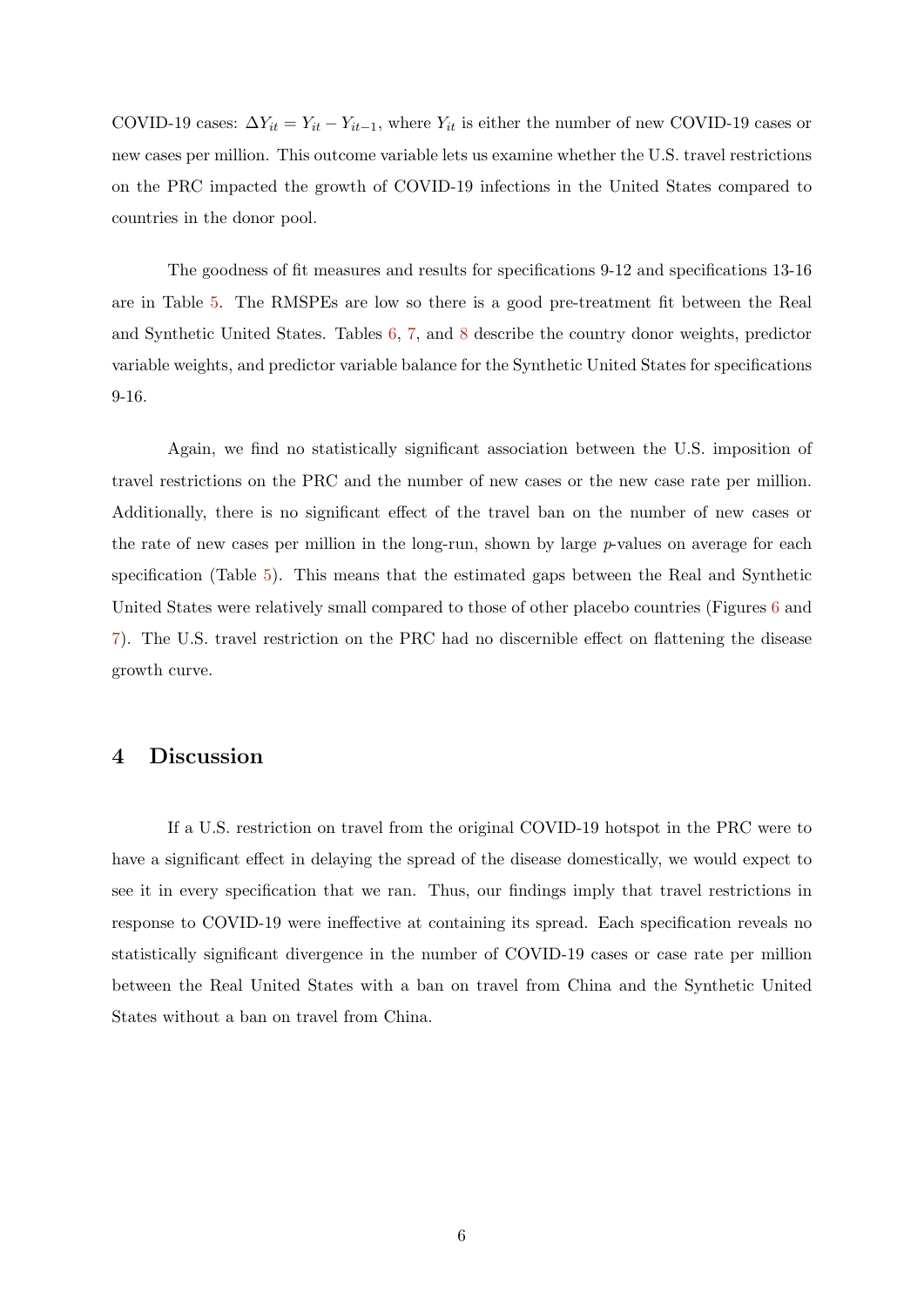### 5 Conclusion

In the sixteen SCM specifications that we ran, the U.S. ban on travel from the PRC had no effect on the spread of COVID-19 in the United States compared to a donor pool of comparable rich nations in the Northern Hemisphere without such a policy. These results are robust under an in-place placebo test. The empirical evidence suggests that the U.S.-imposed travel ban on the PRC had no statistically significant effect on the timing, number, or rate of COVID-19 cases in the United States. Similarly, we find no empirical evidence to suggest that the U.S.-PRC travel restrictions helped flatten the disease growth curve in the United States. Regardless of how we define the intervention date and regardless of whether the spread of COVID-19 is measured by the cumulative number of cases, the cumulative number of cases per million residents, the number of new cases, or the rate of new cases per capita, we find that the travel ban did not curtail the spread of COVID-19 in the United States. President Trump's February 2, 2020 ban on travel from the PRC did nothing to slow the spread of COVID-19 in the United States.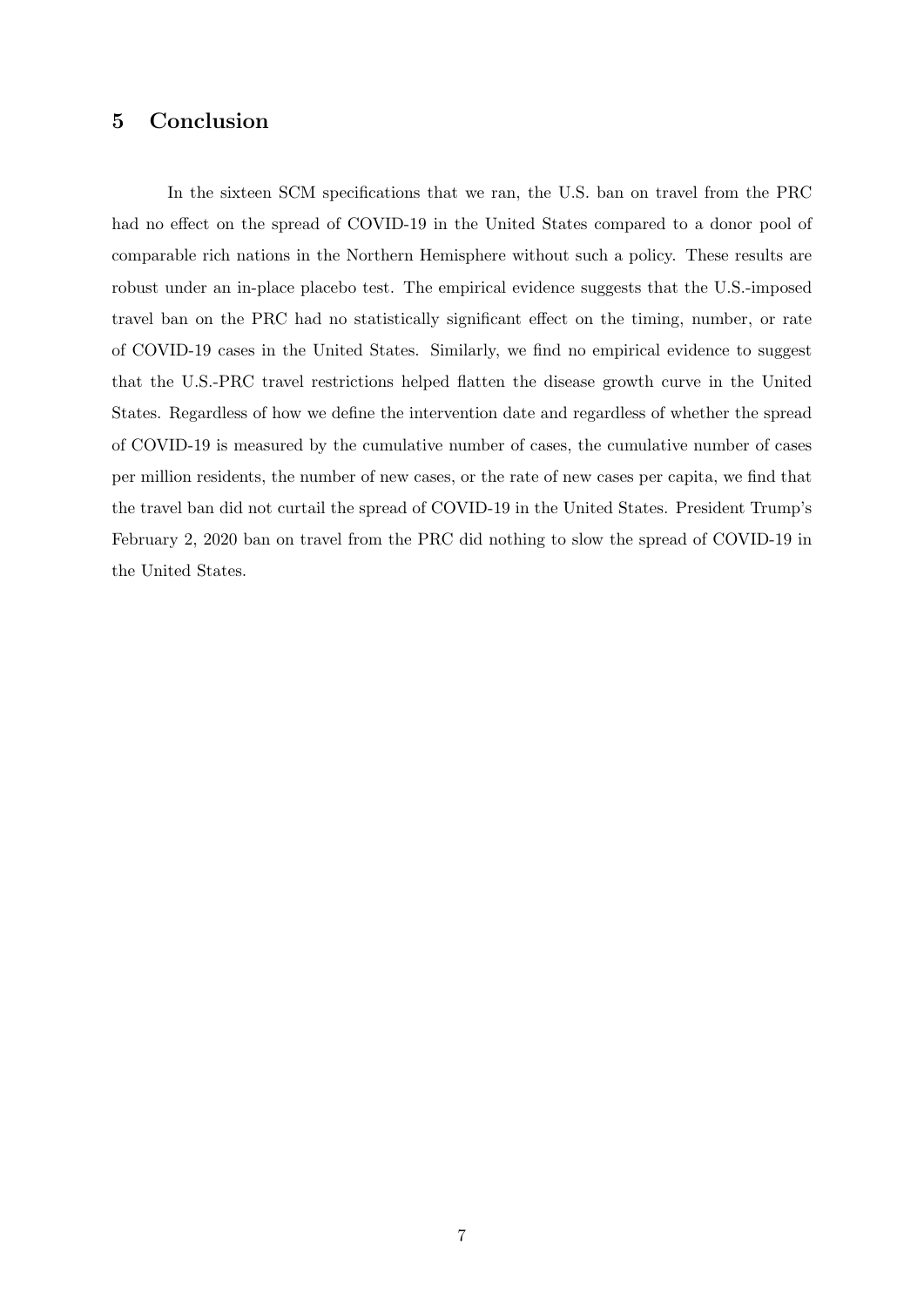### References

- <span id="page-9-3"></span>Abadie, A. (2019). [Using Synthetic Controls: Feasibility, Data Requirements, and Methodolog](http://economics.mit.edu/files/17847)[ical Aspects.](http://economics.mit.edu/files/17847) Journal of Economic Literature (forthcoming). [http://economics.mit.edu/](http://economics.mit.edu/files/17847) [files/17847](http://economics.mit.edu/files/17847)
- <span id="page-9-4"></span>Abadie, A., Diamond, A., & Hainmueller, J. (2010). [Synthetic control methods for comparative](http://dx.doi.org/10.1198/jasa.2009.ap08746) [case studies: estimating the effect of California's tobacco control program.](http://dx.doi.org/10.1198/jasa.2009.ap08746) Journal of the American Statistical Association,  $105(490)$ ,  $493-505$ . [https://doi.org/10.1198/jasa.](https://doi.org/10.1198/jasa.2009.ap08746) [2009.ap08746](https://doi.org/10.1198/jasa.2009.ap08746)
- <span id="page-9-5"></span>Abadie, A., Diamond, A., & Hainmueller, J. (2015). [Comparative politics and the synthetic](http://dx.doi.org/10.1111/ajps.12116) [control method.](http://dx.doi.org/10.1111/ajps.12116) American Journal of Political Science,  $59(2)$ ,  $495-510$ . [https://doi.](https://doi.org/10.1111/ajps.12116) [org/10.1111/ajps.12116](https://doi.org/10.1111/ajps.12116)
- <span id="page-9-6"></span>Abadie, A., & J., G. (2003). [The economic costs of conflict: A case study of the Basque](http://dx.doi.org/10.1257/000282803321455188) [country.](http://dx.doi.org/10.1257/000282803321455188) American Economic Review,  $93(1)$ , 113–132. https://doi.org/10.1257/ [000282803321455188](https://doi.org/10.1257/000282803321455188)
- <span id="page-9-1"></span>Anzai, A., Kobayashi, T., Linton, N., Kinoshita, R., Hayashi, K., Suzuki, A., Yang, Y., Jung, S., Miyama, T., Akhmetzhanov, A., & Nishiura, H. (2020). [Assessing the impact of reduced](http://dx.doi.org/10.3390/jcm9020601) [travel on exportation dynamics of novel coronavirus infection \(COVID-19\).](http://dx.doi.org/10.3390/jcm9020601) Journal of  $Clinical Medicine, 9(2), 601. <https://doi.org/10.3390/jcm9020601>$  $Clinical Medicine, 9(2), 601. <https://doi.org/10.3390/jcm9020601>$  $Clinical Medicine, 9(2), 601. <https://doi.org/10.3390/jcm9020601>$
- <span id="page-9-8"></span>Banholzer, N., van Weenen, E., Kratzwald, B., Seeliger, A., Tschernutter, D., Bottrighi, P., Cenedese, A., Salles, J. P., Vach, W., & Feuerriegel, S. (2020). [Impact of non-pharmaceutic](http://dx.doi.org/10.1101/2020.04.16.20062141)al [interventions on documented cases of covid-19.](http://dx.doi.org/10.1101/2020.04.16.20062141) medRxiv. [https://doi.org/10.1101/2020.](https://doi.org/10.1101/2020.04.16.20062141) [04.16.20062141](https://doi.org/10.1101/2020.04.16.20062141)
- <span id="page-9-0"></span>Chinazzi, M., Davis, J., Marco, A., Gioannini, C., Litvinova, M., Merler, S., Piontti, P., Mu, K., Rossi, L., Sun, K., Viboud, C., Xiong, X., Yu, H., Halloran, M., Longini Jr., I., & Vespignani, A. (2020). [The effect of travel restrictions on the spread of the 2019 novel](http://dx.doi.org/10.1126/science.aba9757) [coronavirus \(COVID-19\) outbreak.](http://dx.doi.org/10.1126/science.aba9757) Science,  $368(6489)$ ,  $395-400$ . [https://doi.org/10.](https://doi.org/10.1126/science.aba9757) [1126/science.aba9757](https://doi.org/10.1126/science.aba9757)
- <span id="page-9-2"></span>Fang, H., Wang, L., & Yang, Y. (2020, March). [Human Mobility Restrictions and the Spread](http://dx.doi.org/10.3386/w26906) [of the Novel Coronavirus \(2019-nCoV\) in China](http://dx.doi.org/10.3386/w26906) (Working Paper No. 26906). National Bureau of Economic Research. <https://doi.org/10.3386/w26906>
- <span id="page-9-7"></span>Friedson, A., McNichols, D., Sabia, J., & Dave, A. (2020, April). [Did California's shelter-in-place](http://dx.doi.org/10.3386/w26992) [order work? early coronavirus-related public health effects](http://dx.doi.org/10.3386/w26992) (Working Paper No. 26992). National Bureau of Economic Research. <https://doi.org/10.3386/w26992>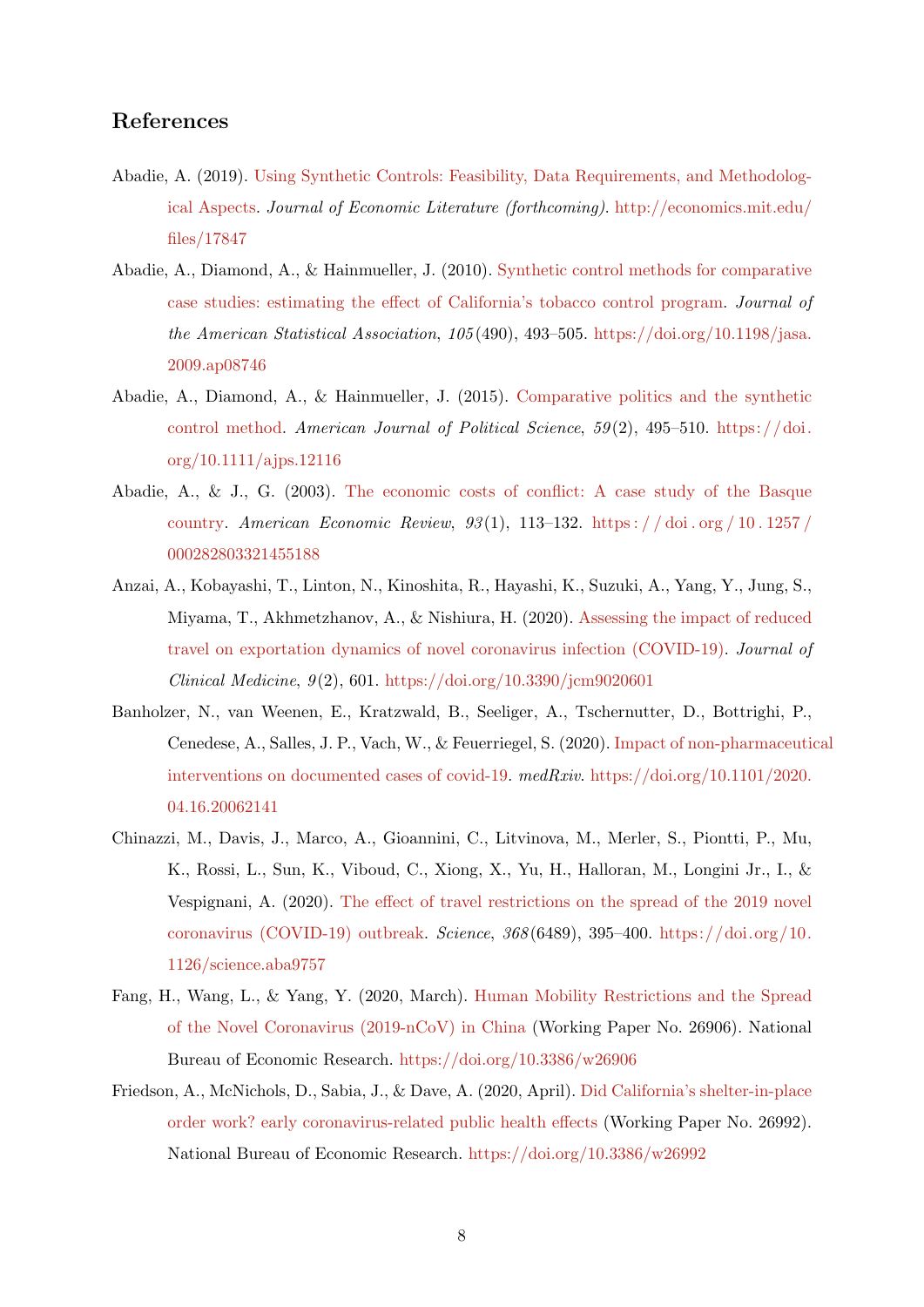- <span id="page-10-7"></span>IATA. (2020). [Coronavirus Outbreak – Update. Travel News.](https://www.iatatravelcentre.com/international-travel-document-news/1580226297.htm) [https://www.iatatravelcentre.](https://www.iatatravelcentre.com/international-travel-document-news/1580226297.htm) [com/international-travel-document-news/1580226297.htm](https://www.iatatravelcentre.com/international-travel-document-news/1580226297.htm)
- <span id="page-10-8"></span>Kaul, A., Klößner, S., Pfeifer, G., & Schieler, M. (2018). [Synthetic Control Methods: Never Use](https://mpra.ub.uni-muenchen.de/id/eprint/83790) [All Pre-Intervention Outcomes Together With Covariates](https://mpra.ub.uni-muenchen.de/id/eprint/83790) (Working Paper No. 83790). Munich Personal RePEc Archive. <https://mpra.ub.uni-muenchen.de/id/eprint/83790>
- <span id="page-10-6"></span>Luo, W., Majumder, M. S., Liu, D., Poirier, C., Mandl, K. D., Lipsitch, M., & Santillana, M. (2020). [The role of absolute humidity on transmission rates of the COVID-19 outbreak.](http://dx.doi.org/10.1101/2020.02.12.20022467) medRxiv. <https://doi.org/10.1101/2020.02.12.20022467>
- <span id="page-10-3"></span>McClelland, R., & Gault, S. (2017). [The synthetic control method as a tool to understand state](https://www.urban.org/research/publication/synthetic-control-method-tool-understand-state-policy) [policy.](https://www.urban.org/research/publication/synthetic-control-method-tool-understand-state-policy) [https://www.urban.org/research/publication/synthetic-control-method- tool](https://www.urban.org/research/publication/synthetic-control-method-tool-understand-state-policy)[understand-state-policy](https://www.urban.org/research/publication/synthetic-control-method-tool-understand-state-policy)
- <span id="page-10-4"></span>Nowrasteh, A., Forrester, A. C., & Blondin, C. (2020). [How mass immigration affects countries](http://dx.doi.org/10.1093/wber/lhy032) [with weak economic institutions: a natural experiment in Jordan.](http://dx.doi.org/10.1093/wber/lhy032) The World Bank Economic Review,  $34(2)$ , 533-549. <https://doi.org/10.1093/wber/lhy032>
- <span id="page-10-5"></span>OECD. (2020). [List of OECD Member Countries.](https://www.oecd.org/about/document/list-oecd-member-countries.htm) [https://www.oecd.org/about/document/list](https://www.oecd.org/about/document/list-oecd-member-countries.htm)[oecd-member-countries.htm](https://www.oecd.org/about/document/list-oecd-member-countries.htm)
- <span id="page-10-1"></span>Wells, C., Sah, P., Moghadas, S., Pandey, A., Shoukat, A., Wang, Y., Wang, Z., Meyers, L., Singer, B., & Galvani, A. (2020). [Impact of international travel and border control](http://dx.doi.org/10.1073/pnas.2002616117) [measures on the global spread of the novel 2019 coronavirus outbreak.](http://dx.doi.org/10.1073/pnas.2002616117) Proceedings of the National Academy of Science,  $117(13)$ , 7504–7509. [https://doi.org/10.1073/pnas.](https://doi.org/10.1073/pnas.2002616117) [2002616117](https://doi.org/10.1073/pnas.2002616117)
- <span id="page-10-0"></span>White House. (2020). [Proclamation on Suspension of Entry as Immigrants and Nonimmigrants](https://www.whitehouse.gov/presidential-actions/proclamation-suspension-entry-immigrants-nonimmigrants-persons-pose-risk-transmitting-2019-novel-coronavirus/) [of Persons Who Pose A Risk of Transmitting 2019 Novel Coronavirus.](https://www.whitehouse.gov/presidential-actions/proclamation-suspension-entry-immigrants-nonimmigrants-persons-pose-risk-transmitting-2019-novel-coronavirus/) [https://www.](https://www.whitehouse.gov/presidential-actions/proclamation-suspension-entry-immigrants-nonimmigrants-persons-pose-risk-transmitting-2019-novel-coronavirus/) [whitehouse . gov / presidential - actions / proclamation - suspension - entry - immigrants](https://www.whitehouse.gov/presidential-actions/proclamation-suspension-entry-immigrants-nonimmigrants-persons-pose-risk-transmitting-2019-novel-coronavirus/)  [nonimmigrants-persons-pose-risk-transmitting-2019-novel-coronavirus/](https://www.whitehouse.gov/presidential-actions/proclamation-suspension-entry-immigrants-nonimmigrants-persons-pose-risk-transmitting-2019-novel-coronavirus/)
- <span id="page-10-2"></span>WHO Writing Group. (2006). [Nonpharmaceutical Interventions for Pandemic Influenza, Inter](http://dx.doi.org/10.3201/eid1201.051370)[national Measures.](http://dx.doi.org/10.3201/eid1201.051370) Emerging Infectious Diseases,  $12(1)$ ,  $81-87$ . https://doi.org/10. [3201/eid1201.051370](https://doi.org/10.3201/eid1201.051370)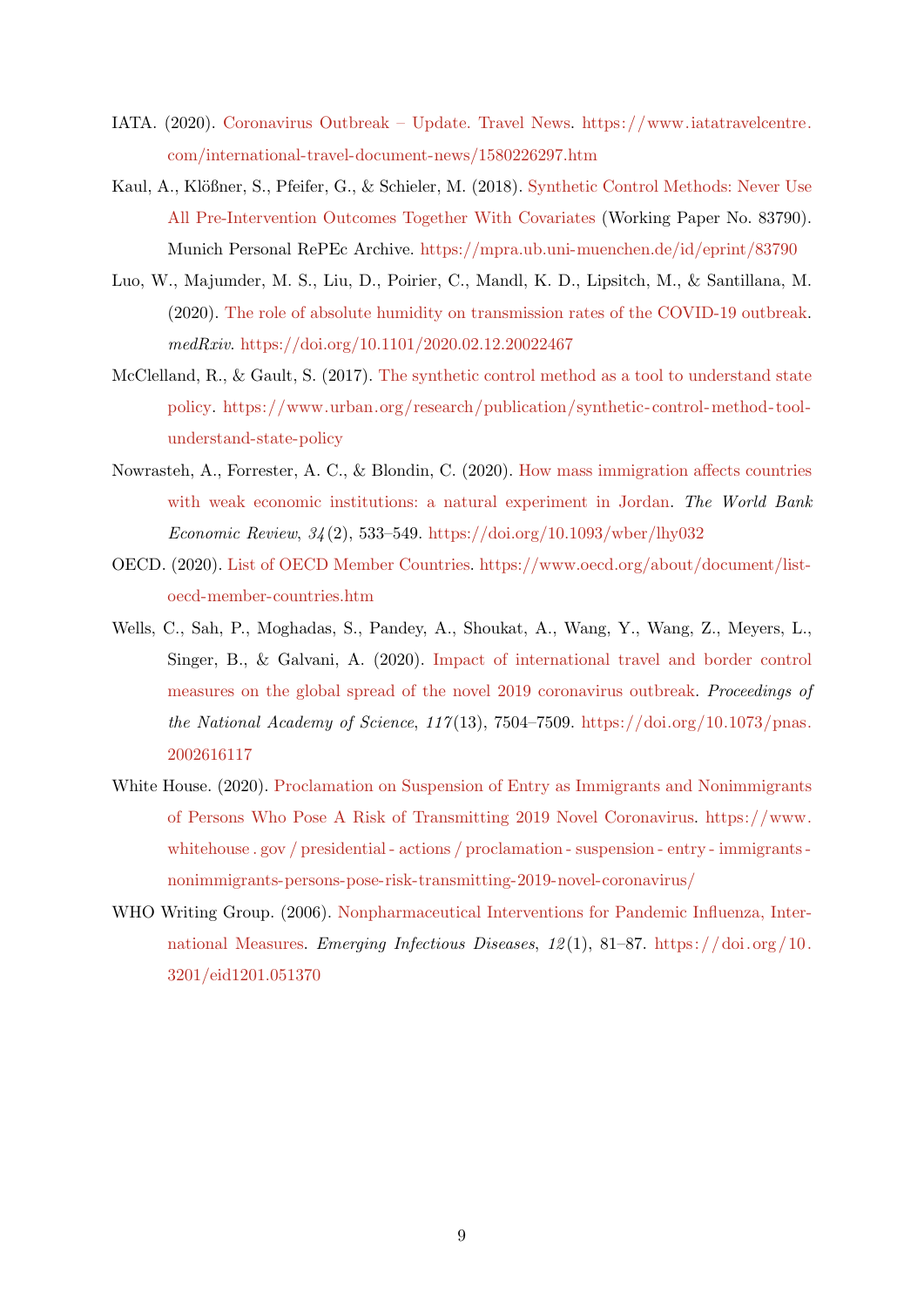<span id="page-11-0"></span>

Figure [1.](#page-11-0) Main SCM Results for Specifications 1-4

Figure shows the daily number of COVID-19 cases in the Real United States and Synthetic United States for each specification before and after the travel restriction was imposed. The Real United States is represented by the dark line and the Synthetic United States by the dashed gray line. The intervention date is the vertical dashed line.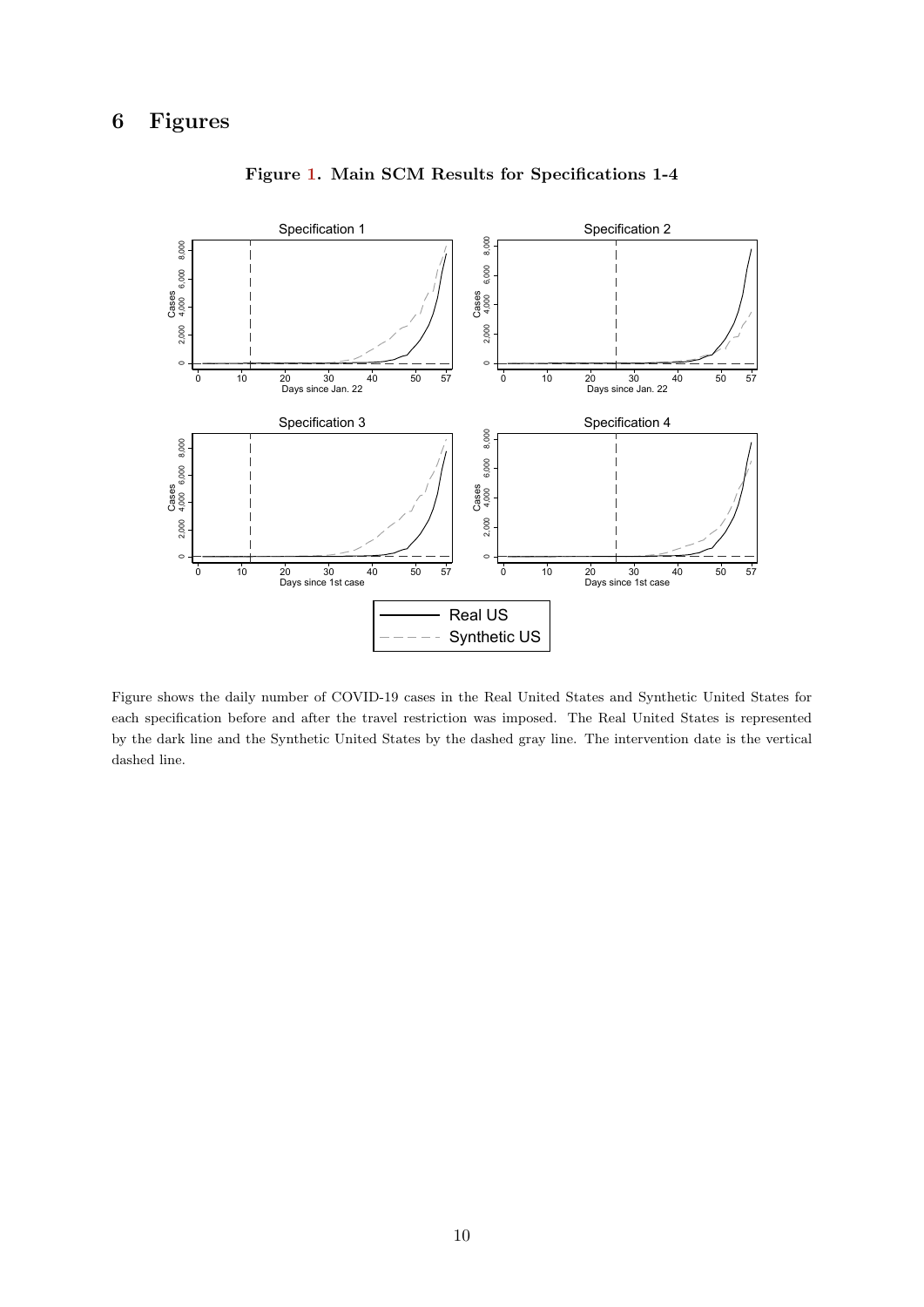<span id="page-12-0"></span>



Figure shows a graphical representation of the  $p$ -values showing that there is no statistically significant gap in the number of COVID-19 cases after the intervention date compared to the other countries in the donor pool for each specification. The Real United States is represented by the dark line and the donor pool countries by the light gray lines. The intervention date is the vertical dashed line.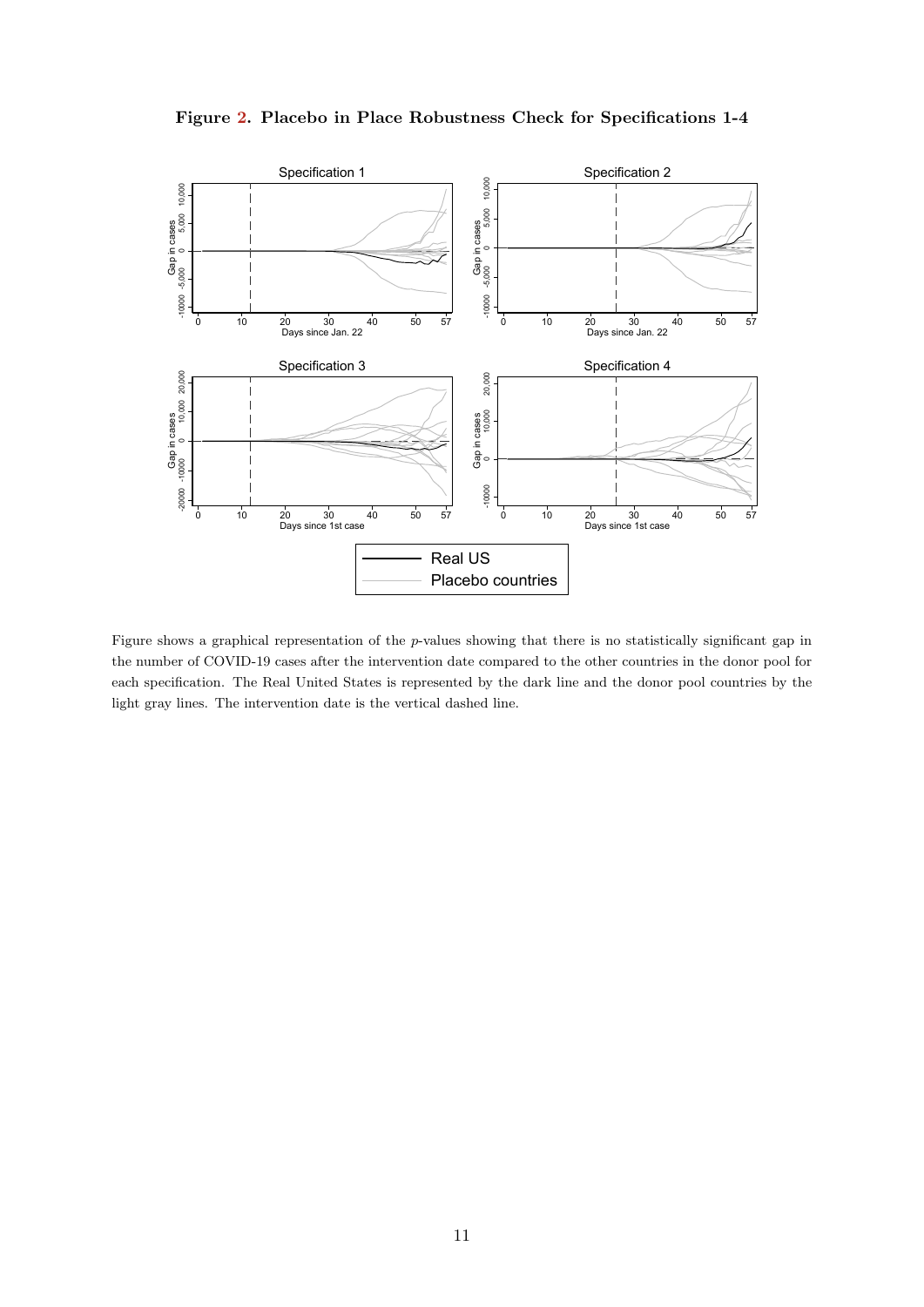

<span id="page-13-0"></span>

Figure shows the daily number of COVID-19 cases per million in the Real United States and Synthetic United States for each specification before and after the travel restriction was imposed. The Real United States is represented by the dark line and the Synthetic United States by the dashed gray line. The intervention date is the vertical dashed line.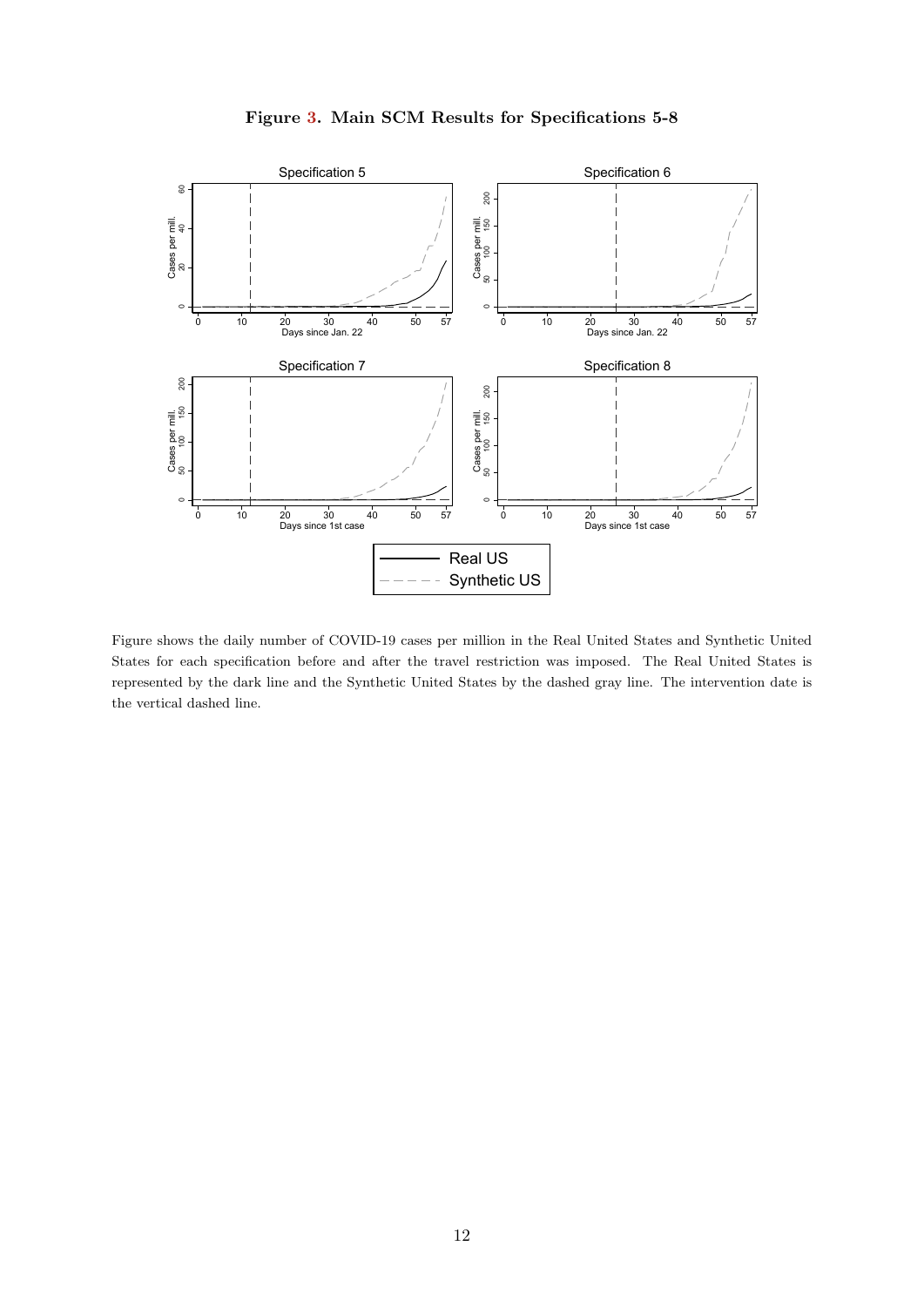<span id="page-14-0"></span>



Figure shows a graphical representation of the p-values showing that there is no statistically significant gap in the number of COVID-19 cases per million after the intervention date compared to the other countries in the donor pool for each specification. The Real United States is represented by the dark line and the donor pool countries by the light gray lines. The intervention date is the vertical dashed line.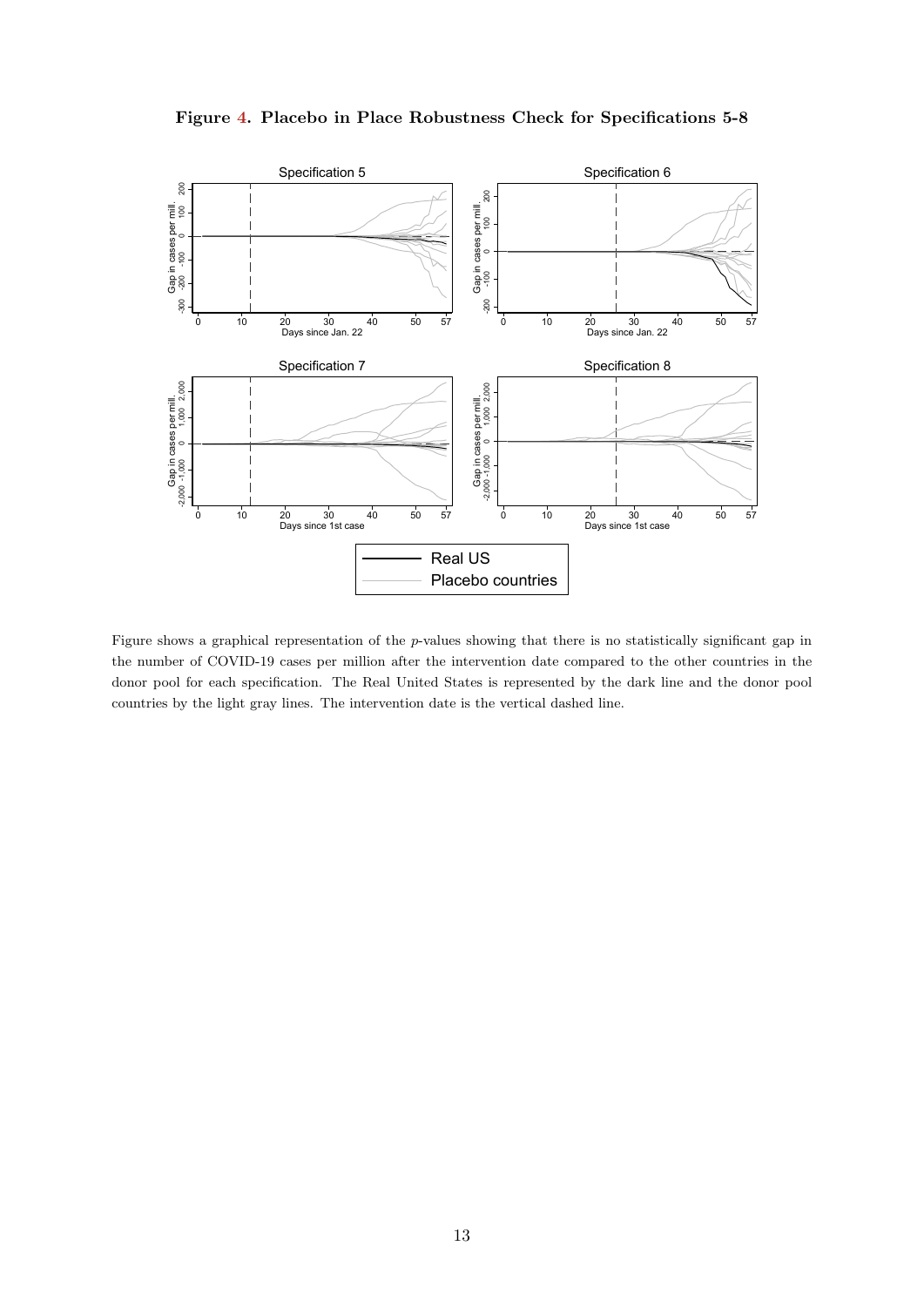<span id="page-15-0"></span>



Figure shows the daily number of new COVID-19 cases in the Real United States and Synthetic United States for each specification before and after the travel restriction was imposed. The Real United States is represented by the dark line and the Synthetic United States by the dashed gray line. The intervention date is the vertical dashed line.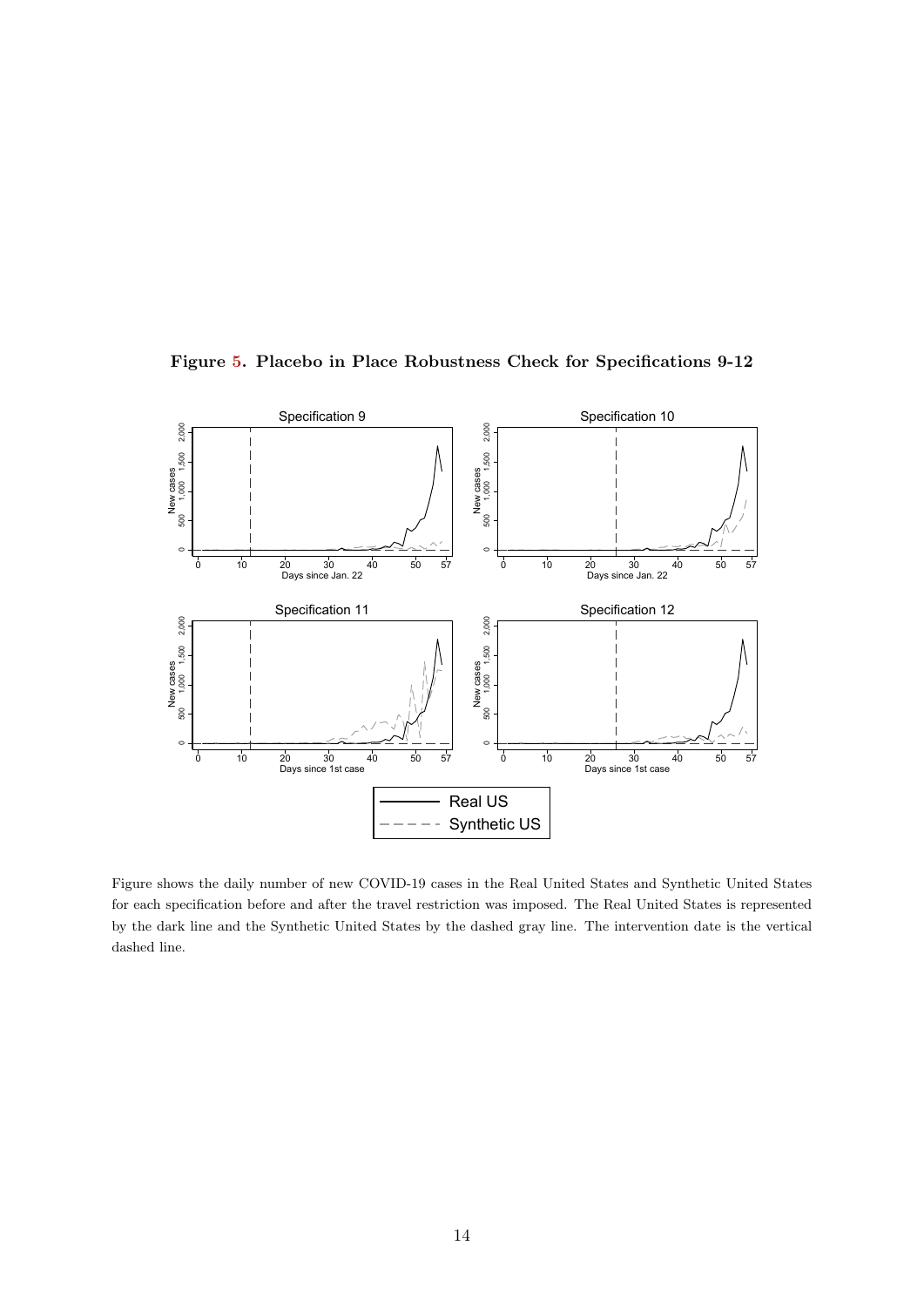<span id="page-16-0"></span>



Figure shows a graphical representation of the  $p$ -values showing that there is no statistically significant gap in the number of new COVID-19 cases after the intervention date compared to the other countries in the donor pool for each specification. The Real United States is represented by the dark line and the donor pool countries by the light gray lines. The intervention date is the vertical dashed line.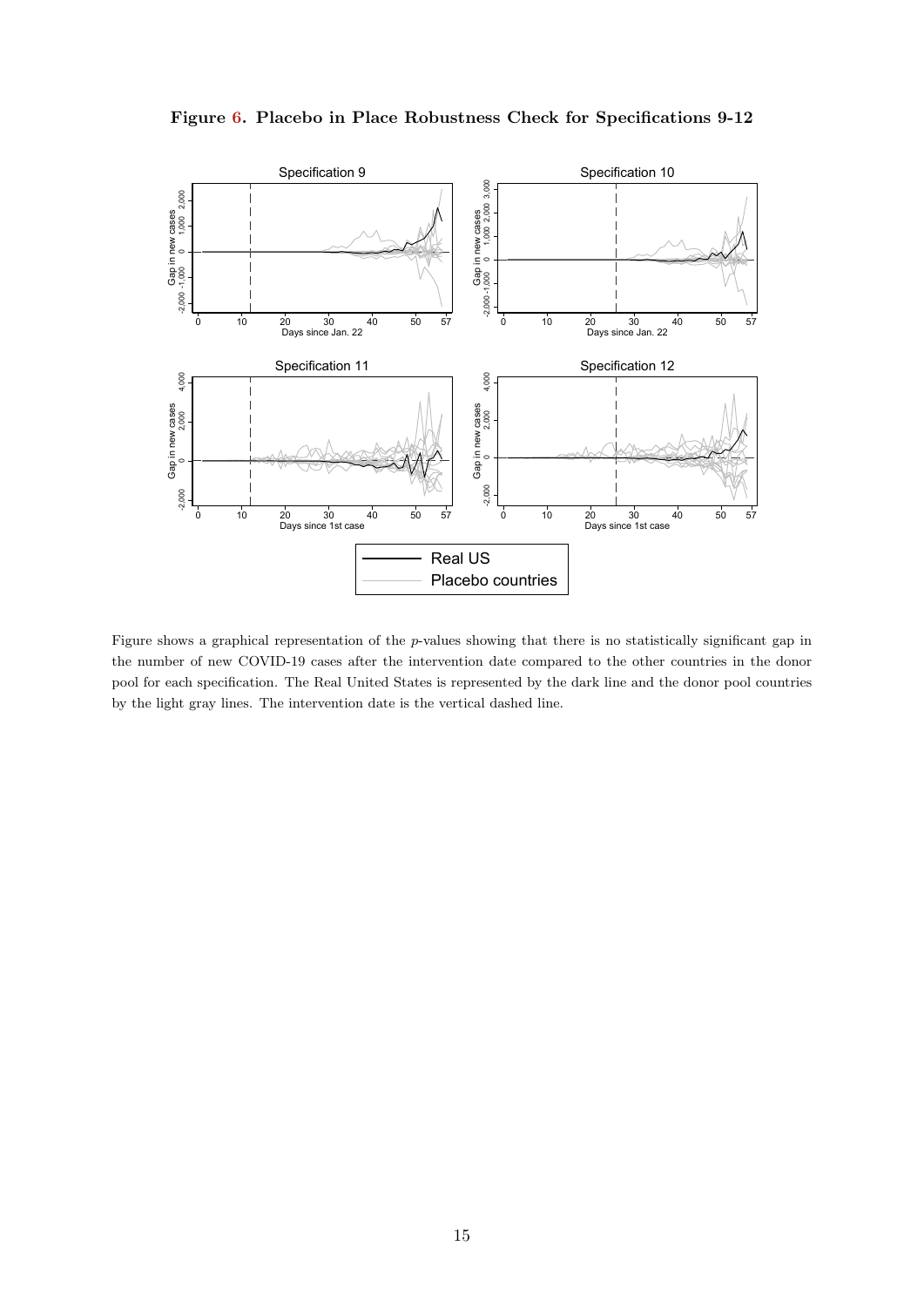Figure [7.](#page-17-0) Placebo in Place Robustness Check for Specifications 13-16

<span id="page-17-0"></span>

Figure shows the daily number of new COVID-19 cases per million in the Real United States and Synthetic United States for each specification before and after the travel restriction was imposed. The Real United States is represented by the dark line and the Synthetic United States by the dashed gray line. The intervention date is the vertical dashed line.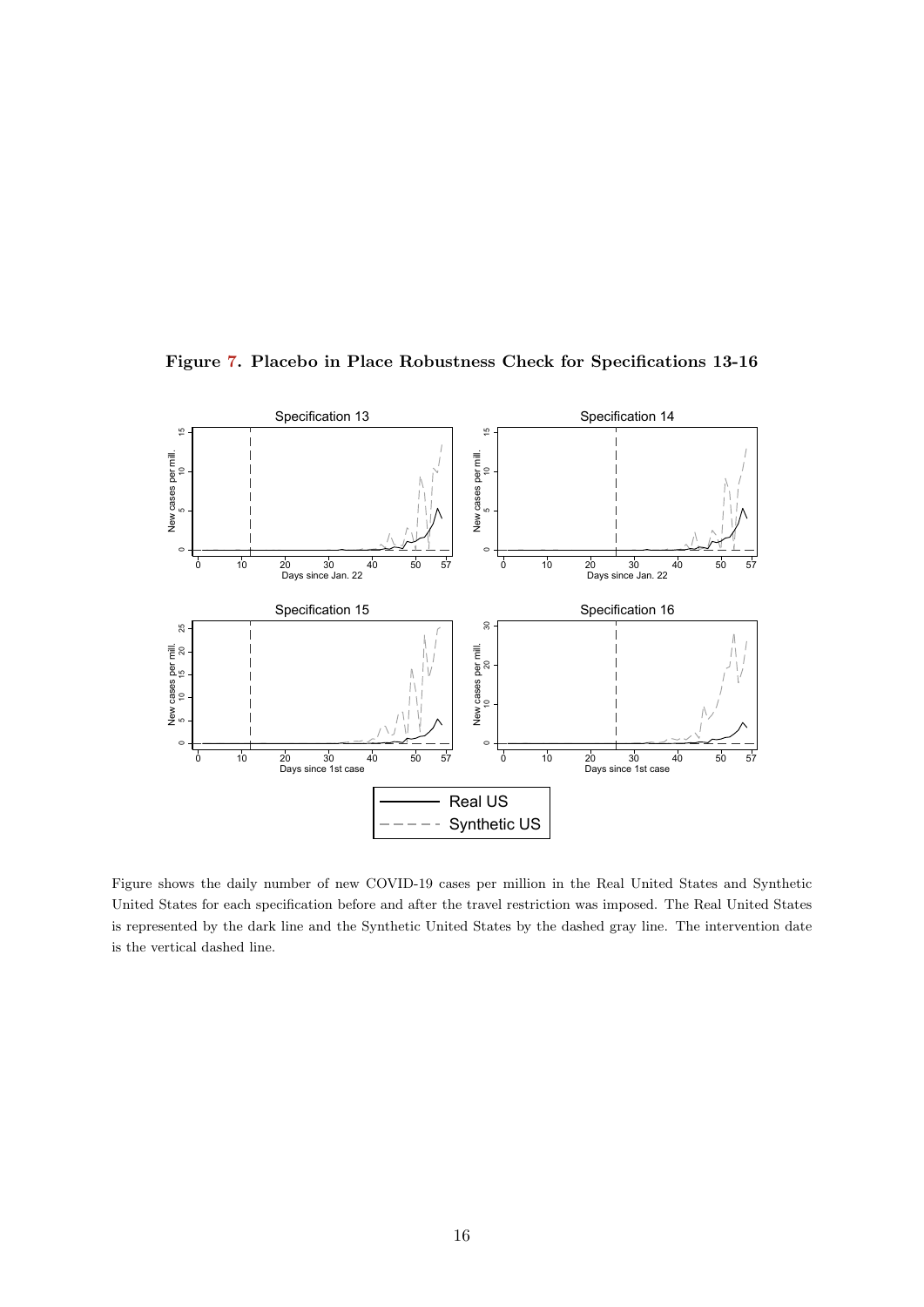<span id="page-18-0"></span>



Figure shows a graphical representation of the p-values showing that there is no statistically significant gap in the number of new COVID-19 cases per million after the intervention date compared to the other countries in the donor pool for each specification. The Real United States is represented by the dark line and the donor pool countries by the light gray lines. The intervention date is the vertical dashed line.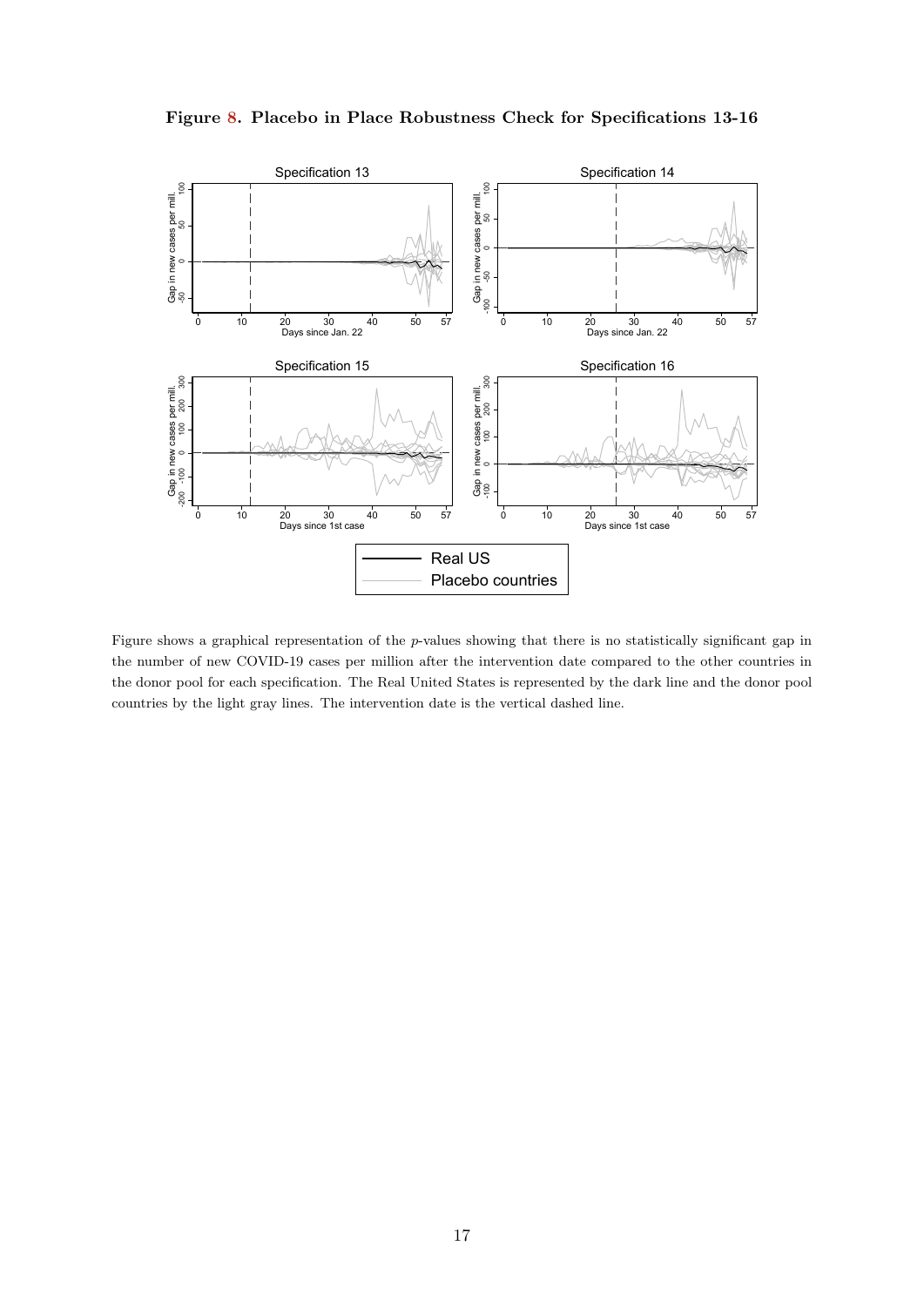## 7 Tables

#### Table [1.](#page-19-0) Goodness of Fit and Results for SCM Specifications 1-8

<span id="page-19-0"></span>Table presents synthetic control method (SCM) results for the effect of the US-China travel ban on the cumulative confirmed COVID-19 cases and rates per million. In each panel, rows 1 and 2 show the average gap between the Real and Synthetic US and its associated permutation-based p-value. Row 3 reports the Root Mean Square Predicted Error (RMSPE) measures the distance between the Real United States and the Synthetic United States during the pre-treatment period. Row 4 reports the proportion of placebos with a pre-treatment RMSPE greater than the Synthetic US. Specification numbers are listed in parentheses in each column header.

|                     | Panel A: Cases |         |                  |         |  |  |  |
|---------------------|----------------|---------|------------------|---------|--|--|--|
|                     | (1)            | (2)     | $\left(3\right)$ | 4)      |  |  |  |
| Effect              | $-707.360$     | 413.866 | $-926.909$       | 398.293 |  |  |  |
|                     | [0.250]        | [0.516] | [0.656]          | [0.758] |  |  |  |
|                     |                |         |                  |         |  |  |  |
| <b>RMSPE</b>        | 0.889          | 1.542   | 0.661            | 0.688   |  |  |  |
| $Pre-RMSPE > US$    | 0.250          | 0.250   | 0.846            | 0.750   |  |  |  |
| N Donor Countries   | 13             | 13      | 13               | 13      |  |  |  |
| Pre-Travel Ban Days | 11             | 25      | 11               | 25      |  |  |  |
| N                   | 798            | 798     | 798              | 798     |  |  |  |

|                     | <i>Fanel D. Cases per munion</i> |           |           |           |  |  |  |  |
|---------------------|----------------------------------|-----------|-----------|-----------|--|--|--|--|
|                     | (5)                              | (6)       | (7)       | (8)       |  |  |  |  |
| Effect              | $-6.343$                         | $-41.239$ | $-28.709$ | $-33.860$ |  |  |  |  |
|                     | [0.453]                          | [0.490]   | [0.694]   | [0.844]   |  |  |  |  |
|                     |                                  |           |           |           |  |  |  |  |
| <b>RMSPE</b>        | 0.008                            | 0.006     | 0.048     | 0.080     |  |  |  |  |
| $Pre-RMSPE > US$    | 0.500                            | 0.750     | 0.462     | 0.385     |  |  |  |  |
| N Donor Countries   | 13                               | 13        | 13        | 13        |  |  |  |  |
| Pre-Travel Ban Days | 11                               | 25        | 11        | 25        |  |  |  |  |
| N                   | 798                              | 798       | 798       | 798       |  |  |  |  |

#### Panel B: Cases per million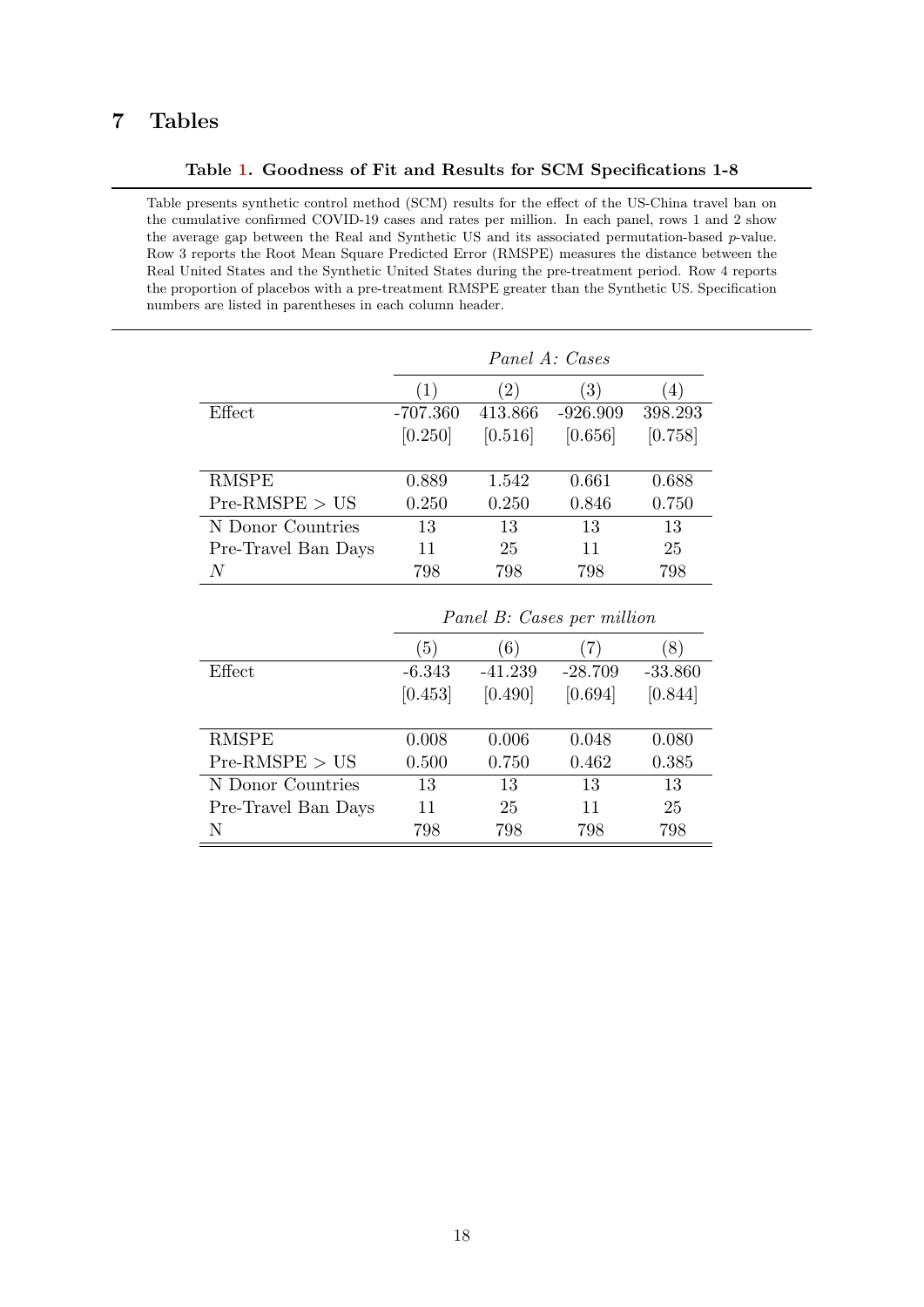<span id="page-20-0"></span>Table [2.](#page-20-0) Country Donor Weights for Synthetic Control Specifications 1-8

Table presents estimated country donor weights for each synthetic control specification. The outcome variable for each specification is the cumulative number of COVID-19 cases or the cumulative number of COVID-19 cases per million. Each specification does not allow extrapolation, such that  $w_i \in [0, 1]$ and  $\sum_i w_i = 1$ . Specification numbers are listed in parentheses in each column header.

|                    | Panel A: Cases   |                   |                  |                  | Panel B: Cases per million |       |               |       |
|--------------------|------------------|-------------------|------------------|------------------|----------------------------|-------|---------------|-------|
| Country            | $\left(1\right)$ | $\left( 2\right)$ | $\left(3\right)$ | $\left(4\right)$ | (5)                        | (6)   | $^{\prime}7)$ | (8)   |
| Austria            | 0.000            | 0.000             | 0.000            | 0.000            | 0.000                      | 0.000 | 0.000         | 0.000 |
| Belgium            | 0.000            | 0.000             | 0.000            | 0.000            | 0.000                      | 0.000 | 0.000         | 0.000 |
| Canada             | 0.000            | 0.465             | 0.284            | 0.673            | 0.000                      | 0.210 | 0.000         | 0.000 |
| France             | 0.689            | 0.319             | 0.439            | 0.000            | 0.000                      | 0.000 | 0.224         | 0.000 |
| Germany            | 0.000            | 0.000             | 0.000            | 0.160            | 0.000                      | 0.000 | 0.000         | 0.000 |
| Ireland            | 0.000            | 0.000             | 0.033            | 0.000            | 0.395                      | 0.052 | 0.000         | 0.000 |
| Japan              | 0.074            | 0.204             | 0.000            | 0.068            | 0.000                      | 0.000 | 0.000         | 0.000 |
| Korea, Republic of | 0.237            | 0.012             | 0.244            | 0.099            | 0.075                      | 0.000 | 0.170         | 0.000 |
| Netherlands        | 0.000            | 0.000             | 0.000            | 0.000            | 0.000                      | 0.000 | 0.000         | 0.000 |
| Norway             | 0.000            | 0.000             | 0.000            | 0.000            | 0.000                      | 0.738 | 0.000         | 0.000 |
| Sweden             | 0.000            | 0.000             | 0.000            | 0.000            | 0.000                      | 0.000 | 0.000         | 0.000 |
| Switzerland        | 0.000            | 0.000             | 0.000            | 0.000            | 0.000                      | 0.000 | 0.000         | 0.000 |
| United Kingdom     | 0.000            | 0.000             | 0.000            | 0.000            | 0.529                      | 0.000 | 0.606         | 1.000 |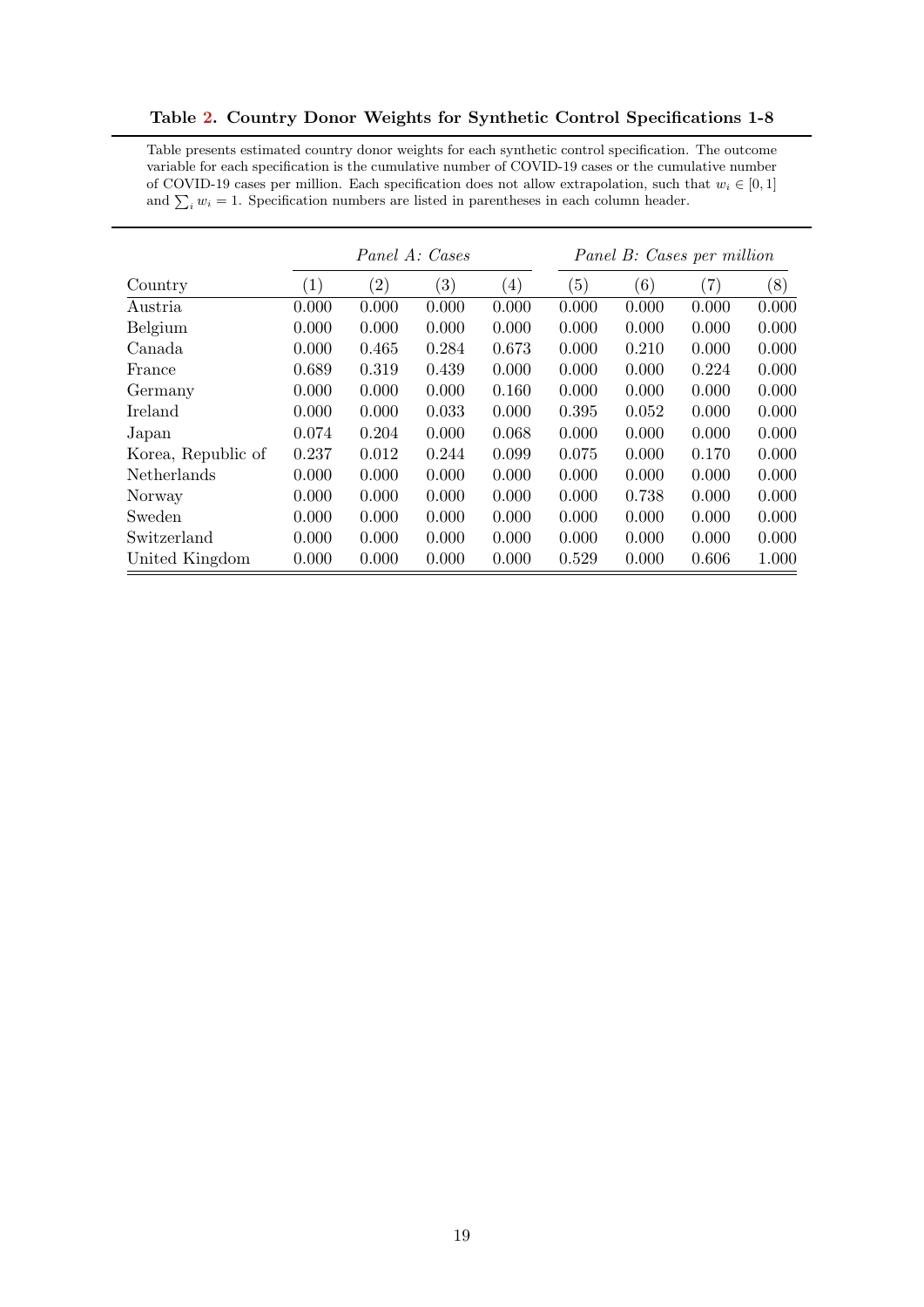#### <span id="page-21-0"></span>Table [3.](#page-21-0) Predictor Variable Weights for Synthetic Control Specifications 1-8

Table presents variables weights used to construct the Synthetic United States. The full donor pool consists of Austria, Belgium, Canada, France, Germany, Ireland, Japan, South Korea, the Netherlands, Norway, Sweden, Switzerland, and the United Kingdom. Specification numbers are listed in parentheses in each column header.

|                                                 | Panel A. Cases |       |       |       |  |  |
|-------------------------------------------------|----------------|-------|-------|-------|--|--|
|                                                 | (1)            | (2)   | (3)   | (4)   |  |  |
| Populations 000s                                | 0.099          | 0.058 | 0.022 | 0.000 |  |  |
| Pop. Density                                    | 0.049          | 0.078 | 0.060 | 0.026 |  |  |
| Pct. Pop. $65+$                                 | 0.079          | 0.014 | 0.040 | 0.032 |  |  |
| Pct. Urban                                      | 0.194          | 0.561 | 0.468 | 0.735 |  |  |
| Median Age                                      | 0.026          | 0.049 | 0.071 | 0.002 |  |  |
| Migrant Stock 000s                              | 0.107          | 0.057 | 0.056 | 0.052 |  |  |
| Migrant Stock, China 000s                       | 0.030          | 0.052 | 0.041 | 0.006 |  |  |
| Airport Connects. to China                      | 0.169          | 0.051 | 0.092 | 0.116 |  |  |
| Per Capita GDP $(2011 \text{$ } <sup>\$</sup> ) | 0.001          | 0.022 | 0.050 | 0.031 |  |  |
| Abs. Latitude                                   | 0.247          | 0.058 | 0.100 | 0.000 |  |  |

|                                  | (5)   | (6)   | $\left( 7\right)$ | (8)   |
|----------------------------------|-------|-------|-------------------|-------|
| Pop. Density                     | 0.021 | 0.005 | 0.025             | 0.026 |
| Pct. Pop. $65+$                  | 0.099 | 0.050 | 0.135             | 0.168 |
| Pct. Urban                       | 0.073 | 0.244 | 0.492             | 0.050 |
| Median Age                       | 0.267 | 0.065 | 0.049             | 0.206 |
| Migrant Stock 000s               | 0.048 | 0.002 | 0.127             | 0.273 |
| Migrant Stock, China 000s        | 0.049 | 0.007 | 0.024             | 0.083 |
| Airport Connects. to China       | 0.008 | 0.009 | 0.037             | 0.051 |
| Per Capita GDP $(2011 \text{$ }) | 0.365 | 0.618 | 0.020             | 0.038 |
| Abs. Latitude                    | 0.069 | 0.000 | 0.091             | 0.105 |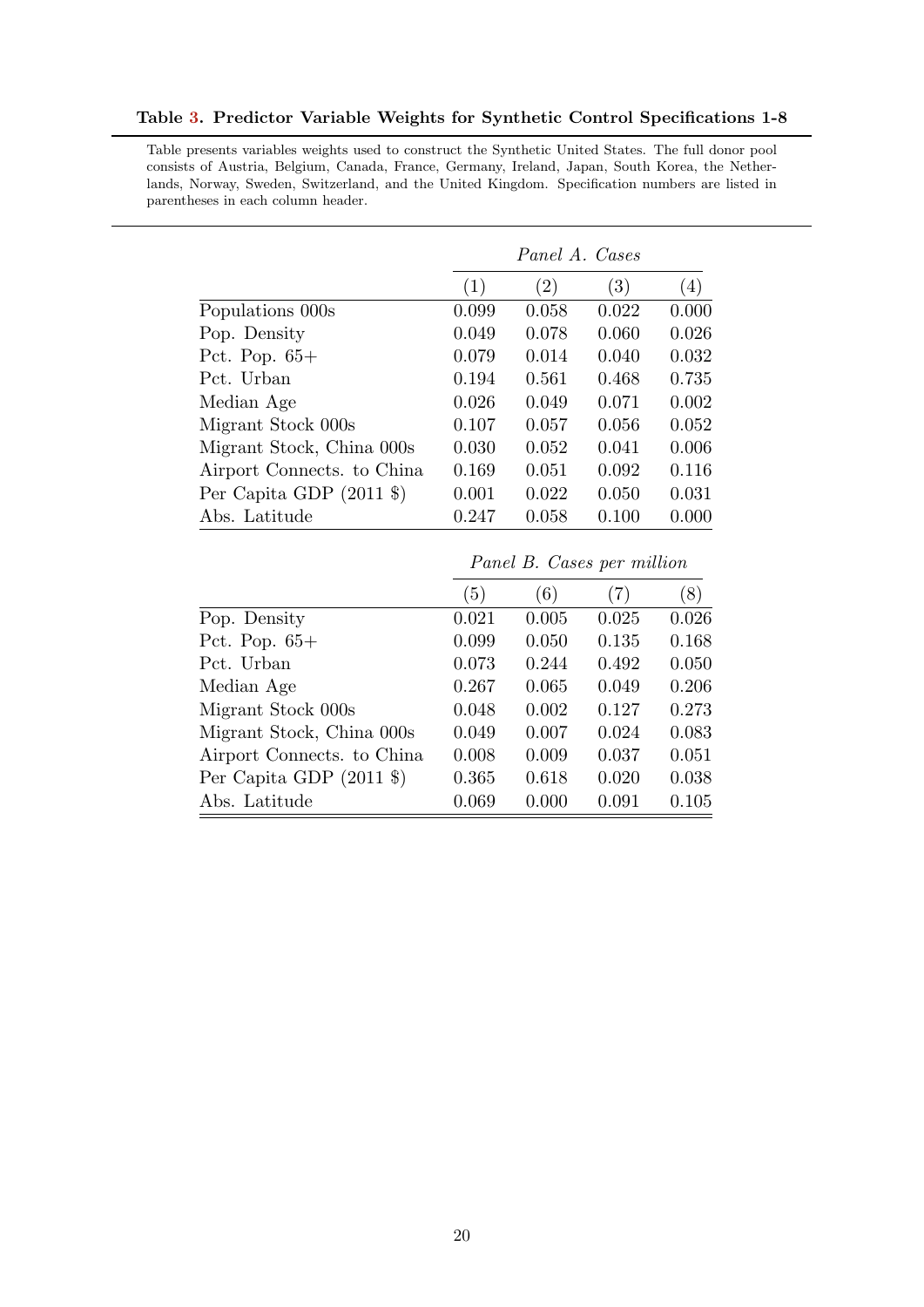#### <span id="page-22-0"></span>Table [4.](#page-22-0) Predictor Variable Balance for Synthetic Control Specifications 1-8

Table presents summary statistics for pre-treatment predictor variables for the Real United States, their corresponding pre-treatment sample means, and the weighted averages used to construct the Synthetic United States. The full donor pool consists of Austria, Belgium, Canada, France, Germany, Ireland, Japan, South Korea, the Netherlands, Norway, Sweden, Switzerland, and the United Kingdom. Specification numbers are listed in parentheses in each column header.

|                                  |          |                                        | Panel A: Cases    |          |          |  |
|----------------------------------|----------|----------------------------------------|-------------------|----------|----------|--|
|                                  | Real US  | (1)                                    | $\left( 2\right)$ | (3)      | (4)      |  |
| Population 000s                  | 331002.6 | 66483.5                                | 64788.78          | 52046.47 | 52481.95 |  |
| Pop. Density                     | 36.185   | 232.7777                               | 117.0595          | 184.5374 | 117.0465 |  |
| Pct. Pop. $65+$                  | 16.63093 | 20.14298                               | 21.02141          | 18.58646 | 19.14854 |  |
| Pct. Urban                       | 82.664   | 81.87876                               | 83.45785          | 80.6772  | 81.58487 |  |
| Median Age                       | 38.308   | 43.11433                               | 43.01832          | 42.19881 | 42.6135  |  |
| Migrant Stock 000s               | 50661.15 | 6203.433                               | 6884.268          | 6231.276 | 7743.792 |  |
| Migrant Stock, China 000s        | 2899.267 | 288.5699                               | 527.7314          | 401.3889 | 599.2001 |  |
| Airport Connects, to China       | 58       | 53.274                                 | 39.154            | 44.886   | 35.684   |  |
| Per Capita GDP $(2011 \text{$ }) | 61391.37 | 43744.48                               | 46073.82          | 46211.71 | 48130.83 |  |
| Abs. Latitude                    | 38       | 43.127                                 | 50.362            | 48.011   | 54.651   |  |
|                                  |          | Panel B. Cases per million             |                   |          |          |  |
|                                  |          | Days Since 1/22<br>Days Since 1st Case |                   |          |          |  |

|          |          |          | Dwys Dikto 130 Ousc            |          |
|----------|----------|----------|--------------------------------|----------|
| Real US  | (5)      | (6)      | (7)                            | (8)      |
| 36.185   | 216.2982 | 15.5521  | 286.3883                       | 280.602  |
| 16.63093 | 16.81025 | 17.49461 | 18.63716                       | 18.65335 |
| 82.664   | 75.63367 | 81.67279 | 82.824                         | 83.903   |
| 38.308   | 39.79426 | 40.0238  | 41.44149                       | 40.467   |
| 50661.15 | 5469.598 | 2355.494 | 7853.412                       | 9552.11  |
| 2899.267 | 171.2508 | 155.1234 | 269.176                        | 225.385  |
| 58       | 17.219   | 2.52     | 34.746                         | 11       |
| 61391.37 | 60441.62 | 61325.3  | 44977.35                       | 46330.34 |
| 38       | 52.276   | 61.112   | 49.318                         | 54       |
|          |          |          | $Dugo$ Direct $1/\omega\omega$ |          |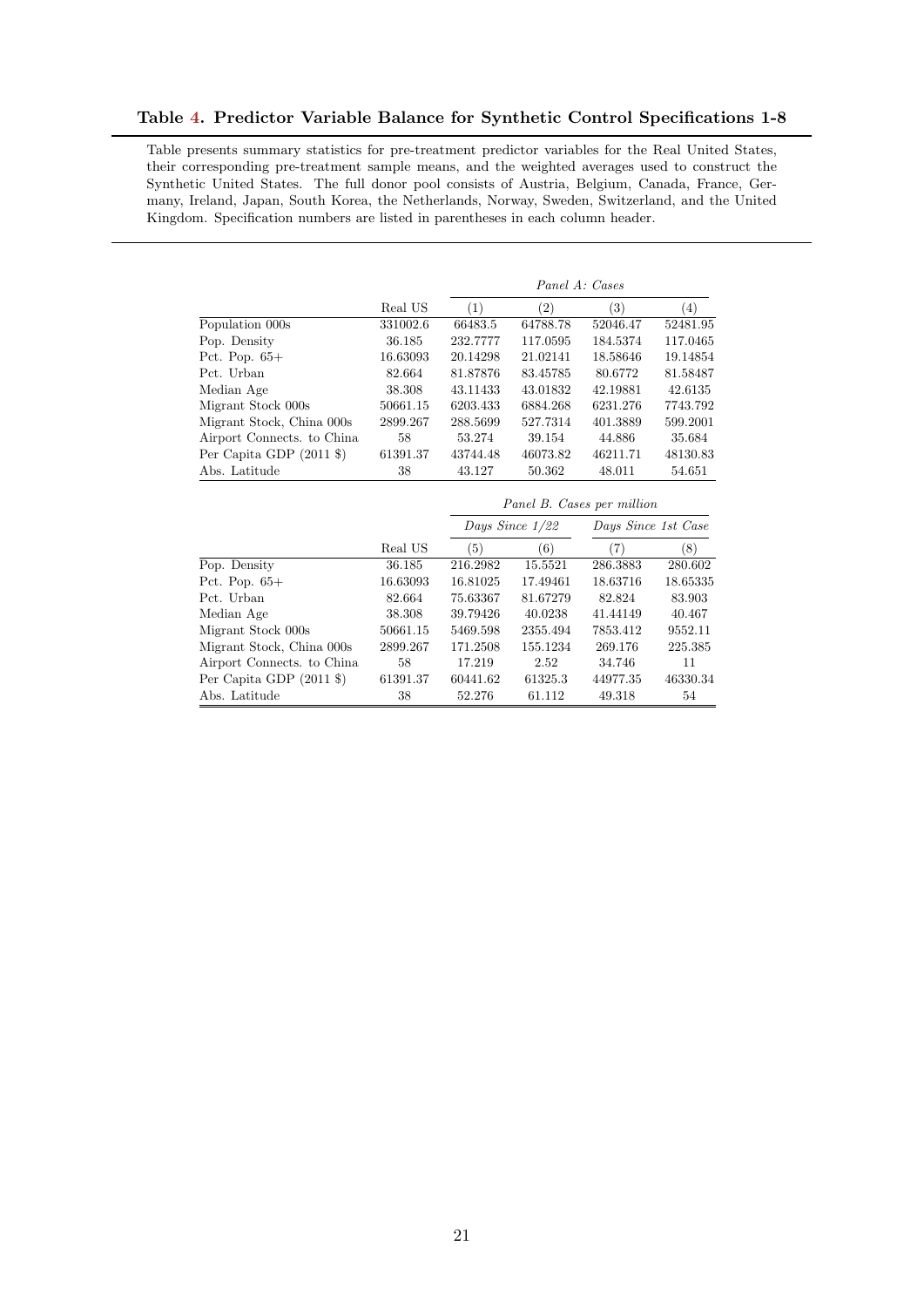|                     | Panel A: New Cases             |          |           |          |  |  |  |  |
|---------------------|--------------------------------|----------|-----------|----------|--|--|--|--|
|                     | $\left(9\right)$               | (10)     | (11)      | (12)     |  |  |  |  |
| Effect              | 141.010                        | 108.465  | $-85.320$ | 160.932  |  |  |  |  |
|                     | [0.304]                        | [0.411]  | [0.530]   | [0.666]  |  |  |  |  |
|                     |                                |          |           |          |  |  |  |  |
| <b>RMSPE</b>        | 0.799                          | 0.882    | 0.781     | 0.802    |  |  |  |  |
| $Pre-RMSPE > US$    | 0.250                          | 0.417    | 0.692     | 0.769    |  |  |  |  |
| N Donor Countries   | 13                             | 13       | 13        | 13       |  |  |  |  |
| Pre-Travel Ban Days | 10                             | 24       | 10        | 24       |  |  |  |  |
| $\,N$               | 798                            | 798      | 798       | 798      |  |  |  |  |
|                     | Panel B: New Cases per million |          |           |          |  |  |  |  |
|                     | (13)                           | (14)     | (15)      | (16)     |  |  |  |  |
| Effect              | $-0.840$                       | $-1.066$ | $-3.104$  | $-5.146$ |  |  |  |  |
|                     | [0.700]                        | [0.793]  | [0.895]   | [0.837]  |  |  |  |  |
|                     |                                |          |           |          |  |  |  |  |
| <b>RMSPE</b>        | 0.003                          | 0.003    | 0.009     | 0.011    |  |  |  |  |
| $Pre-RMSPE > US$    | 0.455                          | 0.692    | 0.769     | 0.846    |  |  |  |  |
| N Donor Countries   | 13                             | 13       | 13        | 13       |  |  |  |  |
| Pre-Travel Ban Days | 10                             | 24       | 10        | 24       |  |  |  |  |

N 798 798 798 798

<span id="page-23-0"></span>Table presents synthetic control method (SCM) results for the effect of the US-China travel ban on new confirmed COVID-19 cases and rates per million. In each panel, rows 1 and 2 show the average gap between the Real and Synthetic US and its associated permutation-based p-value. Row 3 reports the Root Mean Square Predicted Error (RMSPE) measures the distance between the Real United States and the Synthetic United States during the pre-treatment period. Row 4 reports the proportion of placebos with a pre-treatment RMSPE greater than the Synthetic US. Specification

numbers are listed in parentheses in each column header.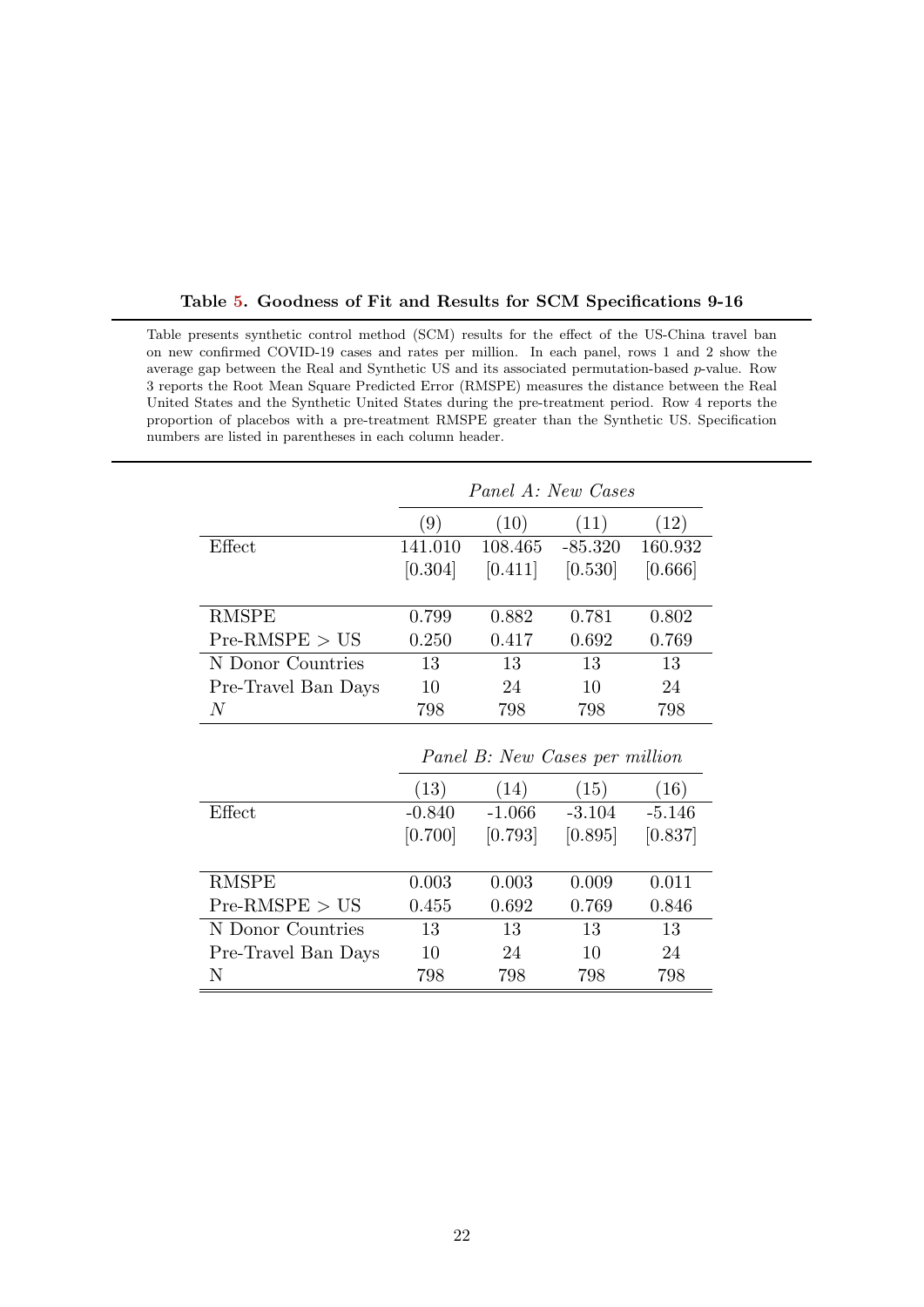<span id="page-24-0"></span>Table [6.](#page-24-0) Country Donor Weights for Synthetic Control Specifications 9-16

Table presents estimated country donor weights for each synthetic control specification. The outcome variable for each specification is the cumulative number of new COVID-19 cases or the number of new COVID-19 cases per million. Each specification does not allow extrapolation, such that  $w_i \in [0,1]$ and  $\sum_i w_i = 1$ . Specification numbers are listed in parentheses in each column header.

|                    | New Cases |       |       |                    |                    | New Cases per million |       |       |
|--------------------|-----------|-------|-------|--------------------|--------------------|-----------------------|-------|-------|
|                    | (9)       | (10)  | (11)  | $\left( 12\right)$ | $\left( 13\right)$ | (14)                  | (15)  | (16)  |
| Austria            | 0.000     | 0.000 | 0.000 | 0.000              | 0.000              | 0.000                 | 0.000 | 0.000 |
| Belgium            | 0.000     | 0.000 | 0.000 | 0.000              | 0.000              | 0.000                 | 0.000 | 0.000 |
| Canada             | 0.774     | 0.313 | 0.000 | 0.799              | 0.068              | 0.069                 | 0.211 | 0.338 |
| France             | 0.000     | 0.000 | 0.608 | 0.000              | 0.125              | 0.019                 | 0.607 | 0.000 |
| Germany            | 0.000     | 0.266 | 0.000 | 0.000              | 0.000              | 0.000                 | 0.000 | 0.502 |
| Ireland            | 0.057     | 0.335 | 0.042 | 0.000              | 0.597              | 0.902                 | 0.000 | 0.000 |
| Japan              | 0.087     | 0.000 | 0.000 | 0.030              | 0.000              | 0.000                 | 0.000 | 0.160 |
| Korea, Republic of | 0.082     | 0.086 | 0.312 | 0.170              | 0.000              | 0.000                 | 0.000 | 0.000 |
| Netherlands        | 0.000     | 0.000 | 0.000 | 0.000              | 0.000              | 0.000                 | 0.000 | 0.000 |
| Norway             | 0.000     | 0.000 | 0.000 | 0.000              | 0.000              | 0.000                 | 0.000 | 0.000 |
| Sweden             | 0.000     | 0.000 | 0.000 | 0.000              | 0.000              | 0.000                 | 0.000 | 0.000 |
| Switzerland        | 0.000     | 0.000 | 0.000 | 0.000              | 0.000              | 0.000                 | 0.000 | 0.000 |
| United Kingdom     | 0.000     | 0.000 | 0.037 | 0.000              | 0.210              | 0.010                 | 0.182 | 0.000 |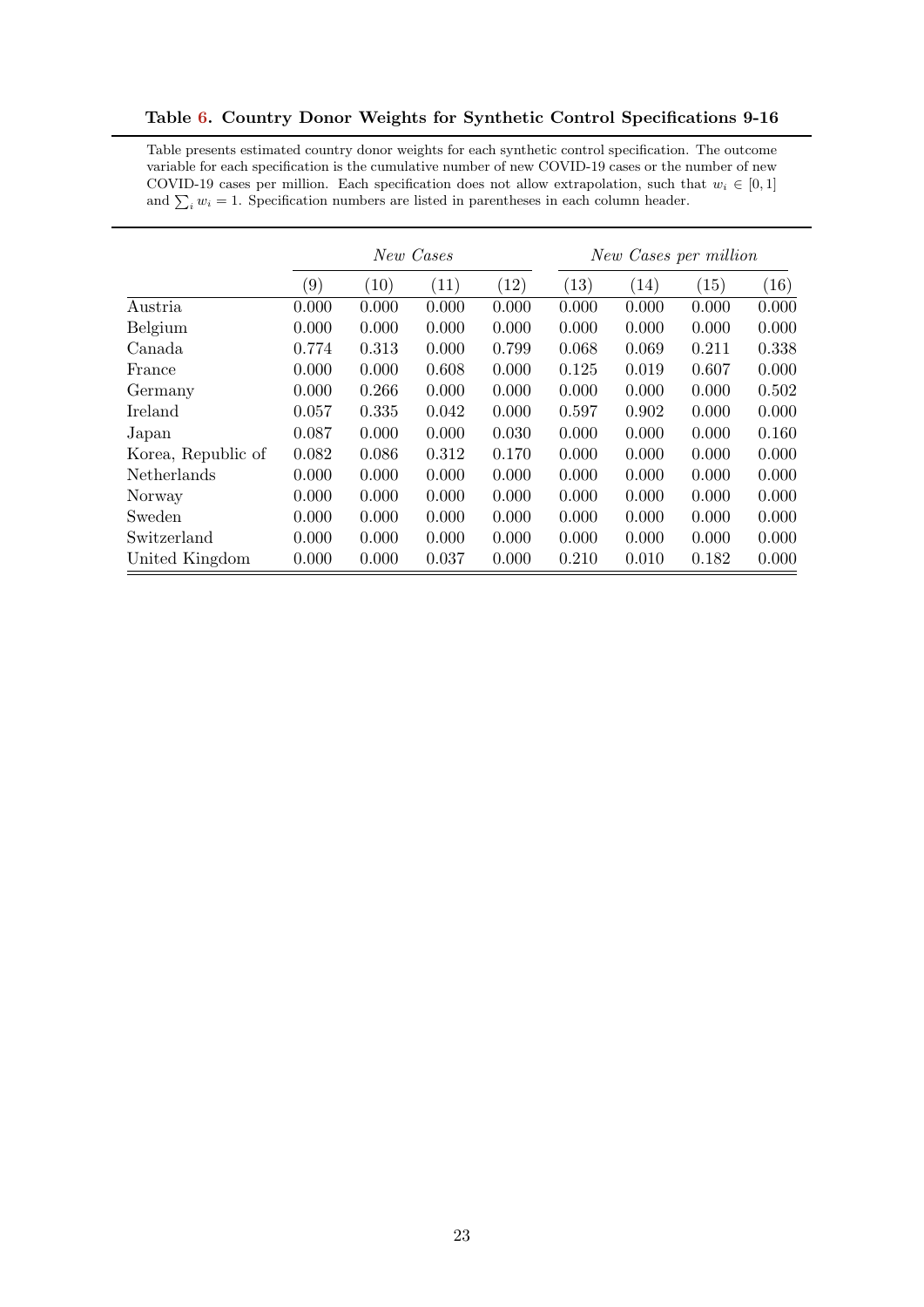|                                  | Panel A. New Cases |       |       |       |  |  |
|----------------------------------|--------------------|-------|-------|-------|--|--|
|                                  | (9)                | (10)  | (11)  | (12)  |  |  |
| Populations 000s                 | 0.080              | 0.001 | 0.133 | 0.017 |  |  |
| Pop. Density                     | 0.101              | 0.062 | 0.075 | 0.065 |  |  |
| Pct. Pop. $65+$                  | 0.089              | 0.277 | 0.144 | 0.002 |  |  |
| Pct. Urban                       | 0.267              | 0.003 | 0.145 | 0.255 |  |  |
| Median Age                       | 0.086              | 0.013 | 0.077 | 0.117 |  |  |
| Migrant Stock 000s               | 0.081              | 0.088 | 0.042 | 0.182 |  |  |
| Migrant Stock, China 000s        | 0.091              | 0.000 | 0.054 | 0.137 |  |  |
| Airport Connects. to China       | 0.058              | 0.074 | 0.085 | 0.134 |  |  |
| Per Capita GDP $(2011 \text{$ }) | 0.097              | 0.466 | 0.039 | 0.010 |  |  |
| Abs. Latitude                    | 0.050              | 0.016 | 0.206 | 0.081 |  |  |

#### <span id="page-25-0"></span>Table [7.](#page-25-0) Predictor Variable Weights for Synthetic Control Specifications 9-16

Table presents variables weights used to construct the Synthetic United States. The full donor pool consists of Austria, Belgium, Canada, France, Germany, Ireland, Japan, South Korea, the Netherlands, Norway, Sweden, Switzerland, and the United Kingdom. Specification numbers are listed in parentheses in each column header.

Panel B. New Cases per million

|                                  | (13)  | (14)  | (15)  | (16)  |
|----------------------------------|-------|-------|-------|-------|
| Pop. Density                     | 0.050 | 0.154 | 0.113 | 0.038 |
| Pct. Pop. $65+$                  | 0.683 | 0.001 | 0.006 | 0.013 |
| Pct. Urban                       | 0.008 | 0.001 | 0.146 | 0.104 |
| Median Age                       | 0.218 | 0.798 | 0.145 | 0.005 |
| Migrant Stock 000s               | 0.001 | 0.012 | 0.296 | 0.262 |
| Migrant Stock, China 000s        | 0.006 | 0.000 | 0.120 | 0.132 |
| Airport Connects. to China       | 0.007 | 0.009 | 0.000 | 0.368 |
| Per Capita GDP $(2011 \text{$ }) | 0.013 | 0.011 | 0.004 | 0.062 |
| Abs. Latitude                    | 0.013 | 0.015 | 0.170 | 0.017 |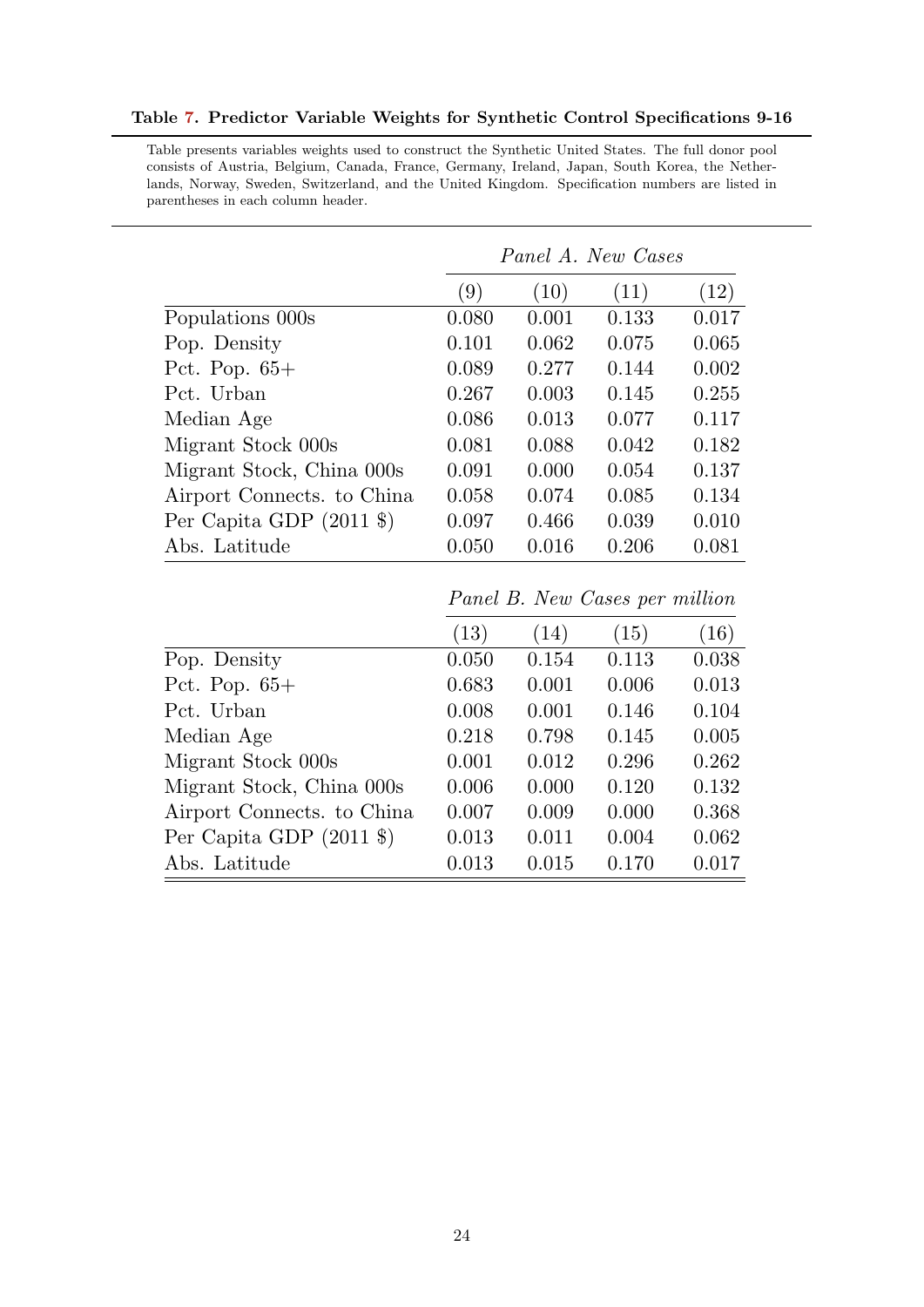#### <span id="page-26-0"></span>Table [8.](#page-26-0) Predictor Variable Balance for Synthetic Control Specifications 9-16

Table presents summary statistics for pre-treatment predictor variables for the Real United States, their corresponding pre-treatment sample means, and the weighted averages used to construct the Synthetic United States. The full donor pool (used in Specifications 9-16) consists of Austria, Belgium, Canada, France, Germany, Ireland, Japan, South Korea, the Netherlands, Norway, Sweden, Switzerland, and the United Kingdom. Specification numbers are listed in parentheses in each column header.

|                                  |          | Panel A: New Cases |          |          |           |
|----------------------------------|----------|--------------------|----------|----------|-----------|
|                                  | Real US  | (9)                | (10)     | (11)     | $^{'}12)$ |
| Populations 000s                 | 331002.6 | 44701.41           | 40163.14 | 58401.45 | 42666.04  |
| Pop. Density                     | 36.185   | 80.71938           | 134.5973 | 250.3888 | 103.3645  |
| Pct. Pop. $65+$                  | 16.63093 | 18.60913           | 17.67717 | 18.84732 | 18.00175  |
| Pct. Urban                       | 82.664   | 81.41819           | 74.45676 | 80.41181 | 81.76188  |
| Median Age                       | 38.308   | 41.80333           | 41.61325 | 42.49012 | 41.7436   |
| Migrant Stock 000s               | 50661.15 | 6521.885           | 6364.155 | 5819.102 | 6633.353  |
| Migrant Stock, China 000s        | 2899.267 | 655.1447           | 306.1247 | 276.1287 | 681.4928  |
| Airport Connects. to China       | 58       | 33.932             | 21.882   | 53.911   | 39.628    |
| Per Capita GDP $(2011 \text{$ }) | 61391.37 | 49342.07           | 60902.85 | 45193.29 | 46930.49  |
| Abs. Latitude                    | 38       | 55.627             | 53.283   | 43.736   | 55.31     |

|                                                 | Panel B. New Cases per million |                    |          |          |          |
|-------------------------------------------------|--------------------------------|--------------------|----------|----------|----------|
|                                                 | Real US                        | $\left( 13\right)$ | (14)     | (15)     | (16)     |
| Pop. Density                                    | 36.185                         | 116.9009           | 70.01    | 124.3051 | 177.5789 |
| Pct. Pop. $65+$                                 | 16.63093                       | 16.44555           | 14.97941 | 19.81228 | 21.54993 |
| Pct. Urban                                      | 82.664                         | 71.28856           | 65.42034 | 81.63175 | 81.13448 |
| Median Age                                      | 38.308                         | 39.41961           | 38.54454 | 41.74132 | 44.60068 |
| Migrant Stock 000s                              | 50661.15                       | 4086.765           | 1555.044 | 8477.452 | 9682.862 |
| Migrant Stock, China 000s                       | 2899.267                       | 117.8112           | 64.82831 | 260.4757 | 419.07   |
| Airport Connects. to China                      | 58                             | 4.376              | 1.128    | 10.604   | 35.994   |
| Per Capita GDP $(2011 \text{$ } <sup>\$</sup> ) | 61391.37                       | 68563.88           | 79984.32 | 46332.36 | 50020.19 |
| Abs. Latitude                                   | 38                             | 52.811             | 53.36    | 50.41    | 51.642   |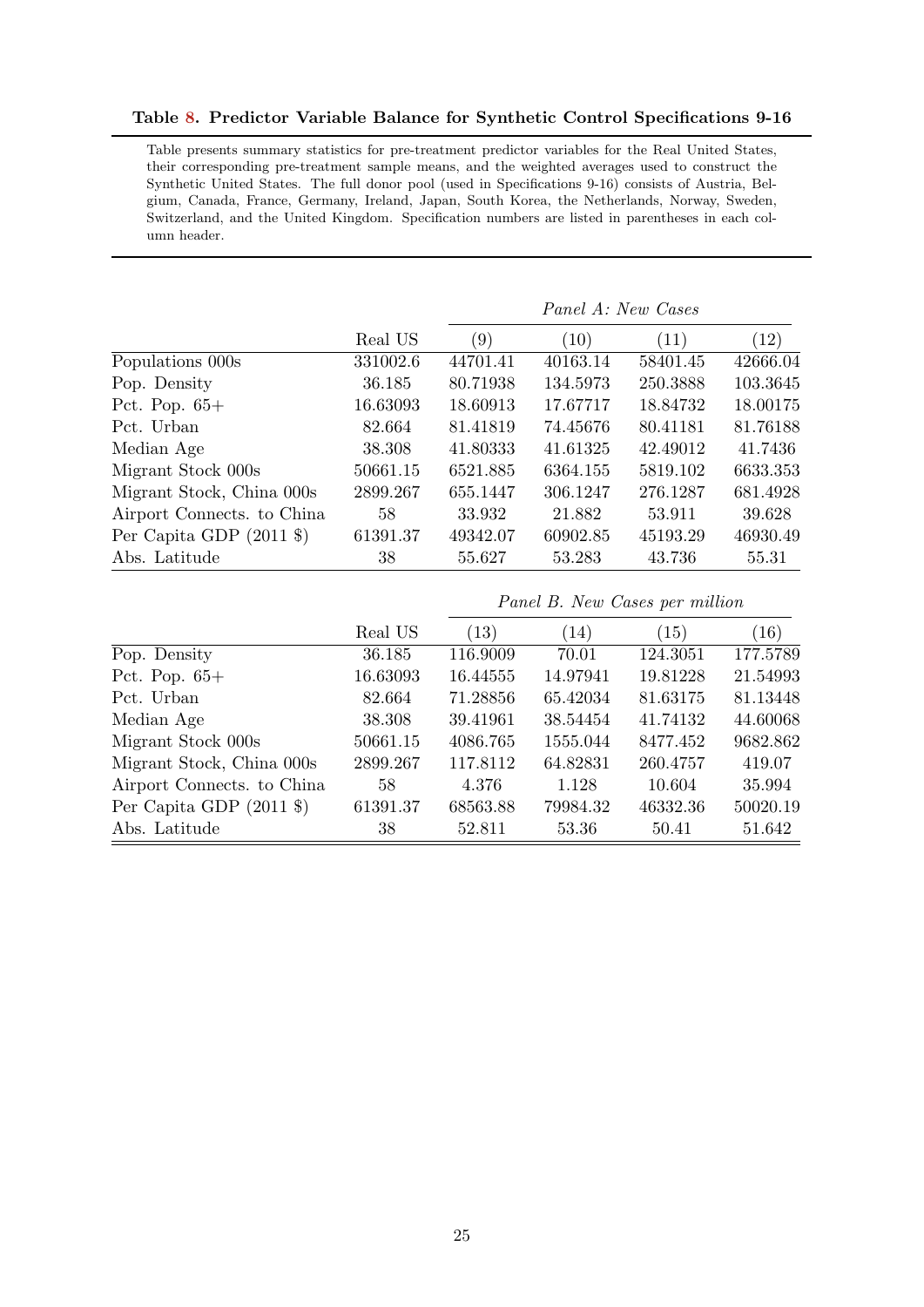## Online Appendix for: How U.S. Travel Restrictions on China Affected the Spread of COVID-19 in the United States

Alex Nowrasteh Cato Institute

Andrew C. Forrester Cato Institute

This Version: June 8, 2020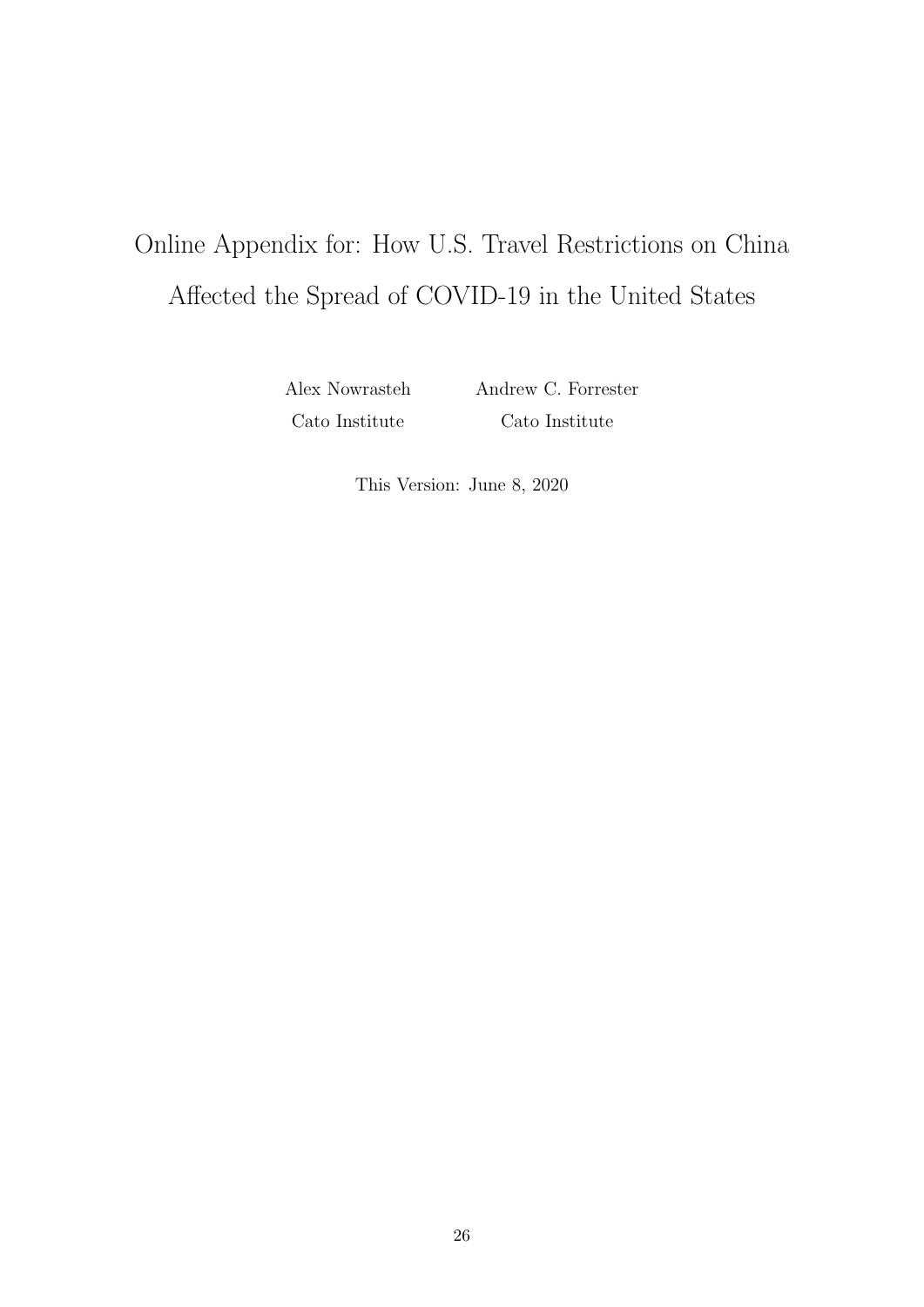### A Data Appendix

This section provides a brief description of the data we use in our analyses, including sources and definitions. Table [A1](#page-19-0) provides a listing of the variables and their descriptions, sources, and summary statistics.

#### A.1 Data Sources

#### A.1.1 COVID-19 Cases

Data on confirmed COVID-19 cases are from the COVID-19 Data Repository by the Center for Systems Science and Engineering (CSSE) at Johns Hopkins University. These data are compiled from a variety of sources, such as the World Health Organization (WHO) and other public health and media sources. The data provide the cumulative number of confirmed COVID-19 cases, deaths, and recoveries by day starting on Jan. 22, 2020. The raw data are available on GitHub [here.](https://github.com/CSSEGISandData/COVID-19)

#### A.1.2 United Nations

The United Nations (UN) is our primary data source for population data, including demographic structure, urbanicity, population density, and international migration. We use three main data collections from the UN. First, we collect data on countries' age structure from the World Population Prospects 2019 data files. These data include annual estimates of a country's population, broken down by age and sex. We subset these data to the 2020 estimates. Using the 2020 estimates, we identify the share of a country's population above the age of 65. These data also contain measures of population density, measured as persons per square kilometer, and the population's median age. These data are available [here.](https://population.un.org/wpp/Download/Standard/Population/)

Next, we collect data on a country's urban population from the UN World Urbanization Prospects 2018. The UN urbanization data provide quinquennial estimates of the share of a country's population living in urban agglomerations spanning 1950-2050. We specifically use the 2020 estimates for each country. The data are available [here.](https://population.un.org/wup/)

Finally, we collect data on a country's foreign-born population from the UN International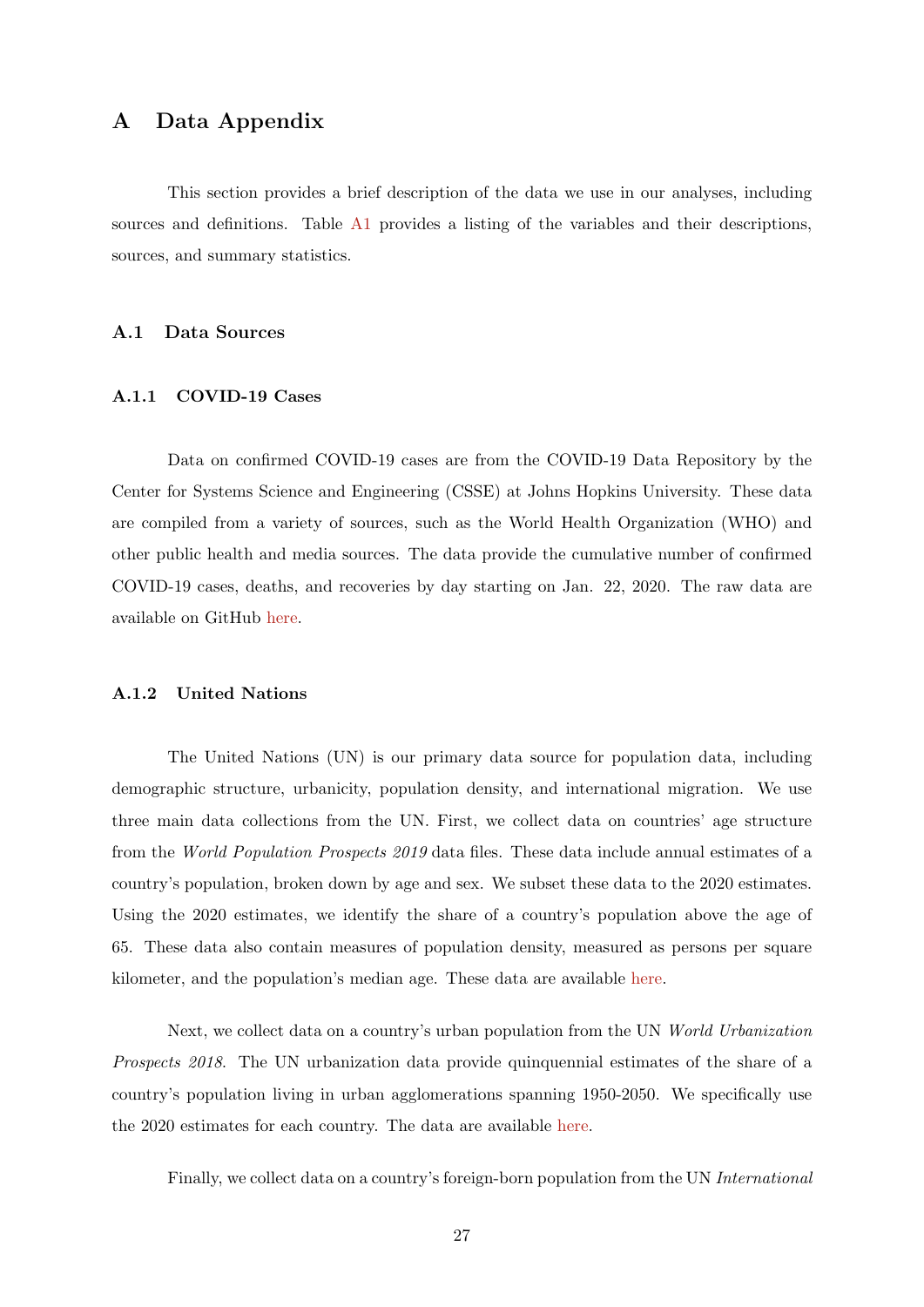Migrant Stock 2019 data. These data provide estimates of the number of international migrants for 2019 broken down by age, sex, and country of origin. For our analyses, we take the estimates of the total foreign-born stock and the foreign-born stock originating from China. The data are available [here.](https://www.un.org/en/development/desa/population/migration/data/estimates2/estimates19.asp)

#### A.1.3 World Bank

We collect data on per capita income from the World Bank. These data provide the per capita Gross Domestic Product (GDP) by country, expressed in purchasing power parity (PPP) adjusted constant 2011 dollars. We use the most recent year of data available for 2018. These data are available [here.](https://data.worldbank.org/indicator/NY.GDP.PCAP.PP.KD)

#### A.1.4 OpenFlights

Information on the number of flight connections to China are from OpenFlights and are available [here.](https://openflights.org/data.html) Unfortunately, the most recent data on connecting flights is from June 2014, since their provider of connecting flight information stopped updating their data at that time.